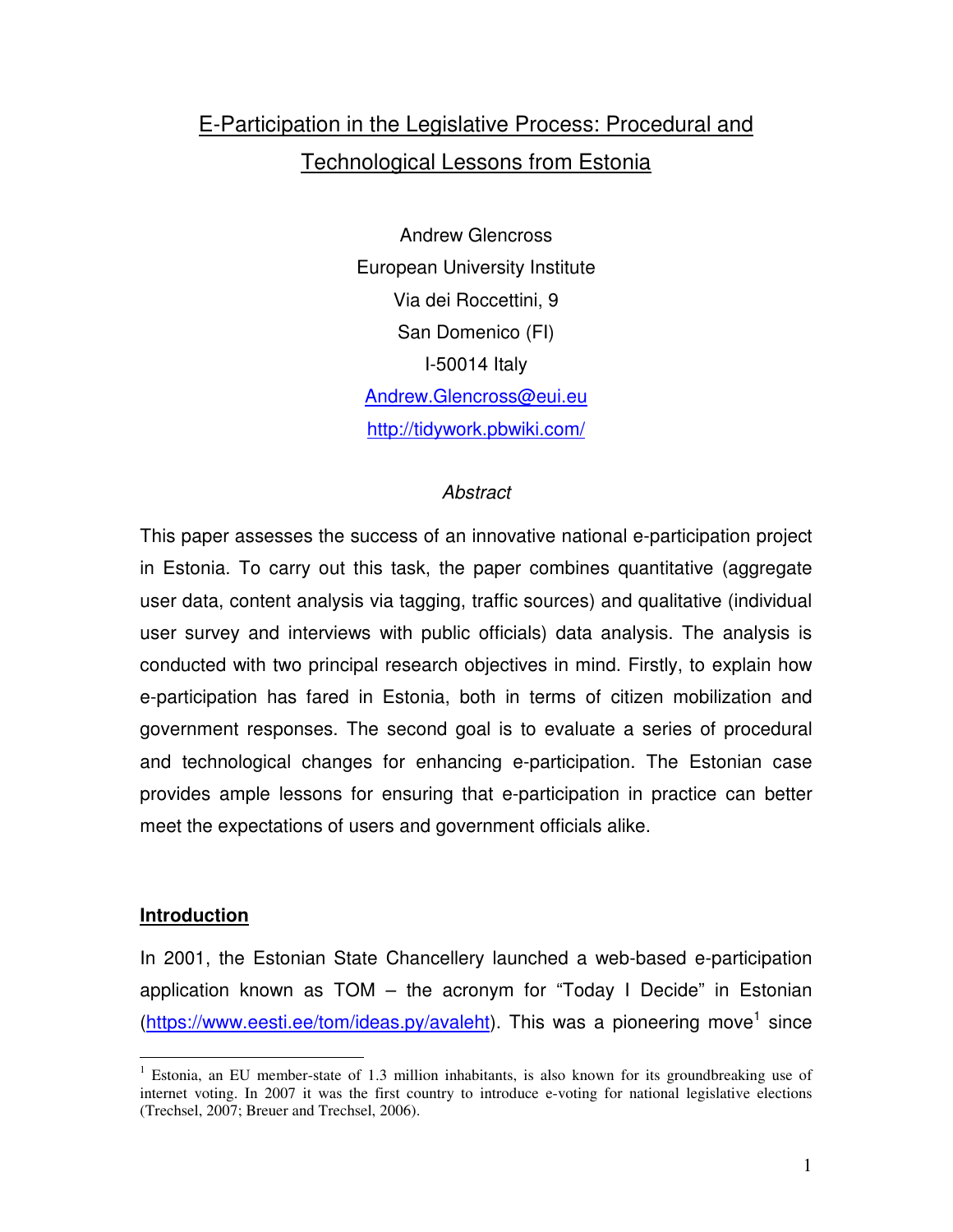TOM enables Estonian citizens to participate in the national legislative process; other e-participation initiatives around the globe have so far been restricted to the municipal, local or sub-national level (Avdic, et al., 2007; Carman, 2007; Seaton, 2005). In continuous operation since 2001, the Estonian TOM platform provides an invaluable data set for understanding the dynamics of e-participation. This paper thus analyses the implementation of TOM and draws certain procedural (how the tool is best used by citizens and government) and technological (functionalities offered to users) lessons about using the internet to facilitate citizen input in legislative decision-making.

According to the OECD conceptual framework for categorizing varieties of eengagement, the TOM platform perfectly fits the model for using Information and Communication Technologies (ICTs) to promote active citizen participation as opposed to providing information or as a consultation mechanism<sup>2</sup> (OECD, 2001: 15-6). The relationship between citizens and government assumed by the TOM platform is thus one of partnership. The promise of e-participation is precisely the ability to deploy ICTs to establish a partnership between governed and governing, so as both to counteract the declining public confidence in democratic institutions (Schmitter and Trechsel, 2004) and meet new expectations of increased popular participation in governance (Dalton, 2004). E-participation is, therefore, one of the reforms that representative democracies are currently experimenting with in the hope that participation counteracts public disillusionment. It has thus been conceptualized as "advocacy democracy" (Cain et al., 2003) as opposed to representative reform (such as tinkering with the electoral system or candidate selection) or direct democracy reforms. By contrast with direct democracy, advocacy democracy, which includes e-participation initiatives such as TOM, 'seeks to influence the [decision-making] process rather than make outright decisions, as is done with referendums' (ibid., 11). Hence this Estonian case study presents an ideal test for examining what it takes to get the

<sup>&</sup>lt;sup>2</sup> On consultation see, for instance, the growing literature on "e-rulemaking" in US federal agencies' regulatory rulemaking (Shulman, 2003).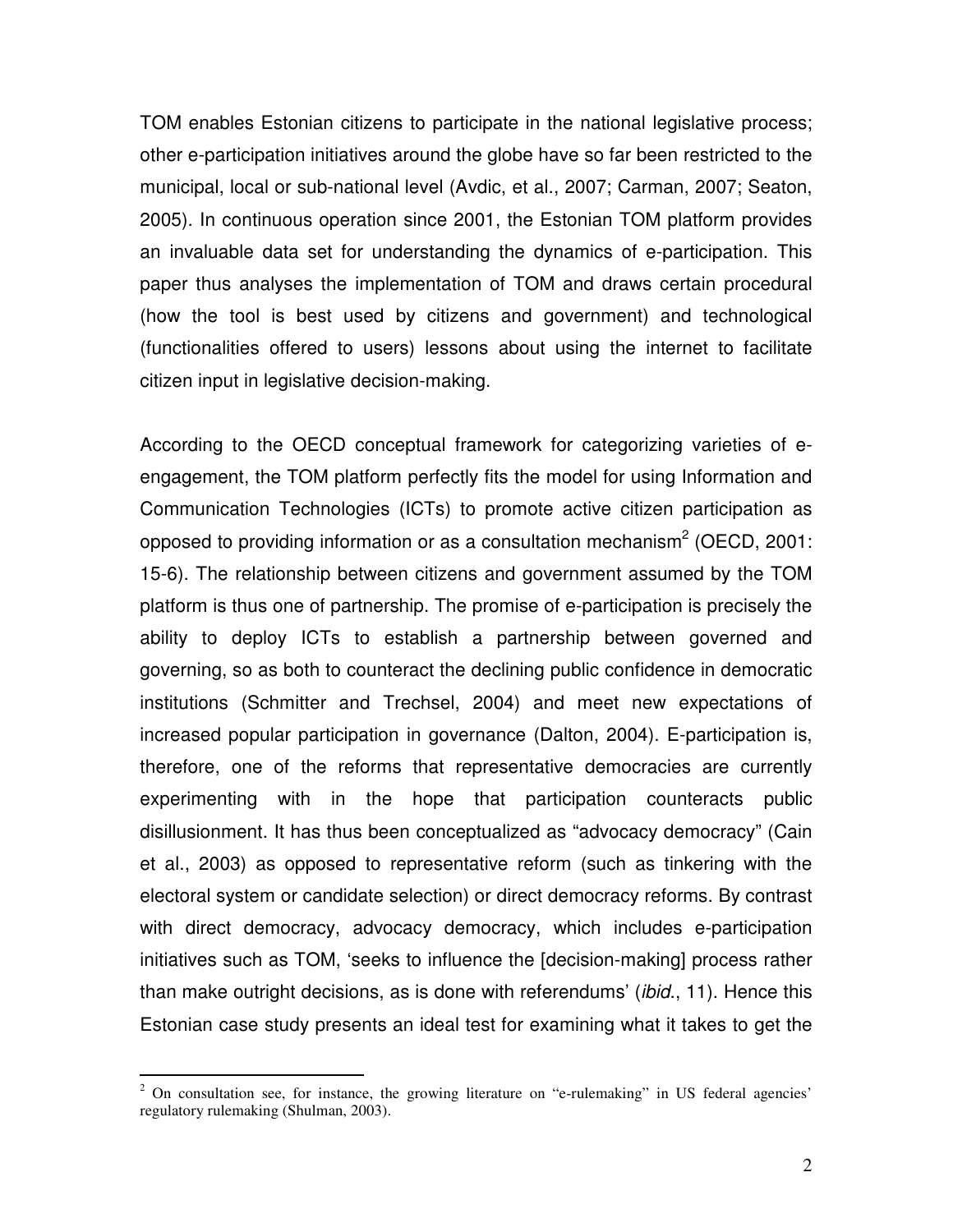most out of e-participation, meaning the paper straddles the two major axes of eparticipation analysis: decriptive, to understand the e-participation phenomenon, and instrumental, to discuss how it can be improved (Rose et al., 2007: 7).

The paper is structured as follows. A first section presents the quantitative analysis of TOM-engendered citizen mobilization. Section two introduces the qualitative usage data and complements this with interviews with government officials to explore the expectations, frustrations and satisfaction of using TOM both from a citizen to government perspective (C2G) and government to citizen (G2C). The third section, signifying the shift from descriptive understanding to instrumental analysis, draws on this data to provide a series of procedural (how the TOM tool is used in context) and technological (the functionalities it offers to users) suggestions for enhancing e-participation with this tool. A concluding section fits this argument into a more theoretical discussion of political participation. In particular, the extent to which e-participation initiatives offer new possibilities for citizens to express "voice", meaning an attempt to improve the relationship between governed and governing by virtue of the former expressing grievances and proposals for reform (Hirschman, 1970).

### **1. Estonian E-Participation Usage Analysis**

First of all, it must be pointed out that the TOM project is more ambitious than an e-petition platform, such as the United Kingdom's (http://petitions.pm.gov.uk/) or Scotland's (http://epetitions.scottish.parliament.uk/).<sup>3</sup> Rather than being a mere medium for collecting signatures, the TOM tool is a forum for citizens to discuss legislative proposals, **within a ten-day period following submission**, and to vote upon them. After an idea has been proposed, the system functions as follows. To allow for discussion between TOM users, authors of legislative proposals have three days to amend them before they are voted upon by users

<sup>&</sup>lt;sup>3</sup> The literature on e-petitioning initiatives is still in its infancy. For more information on the Scottish case see Carman (2007) and Seaton (2005)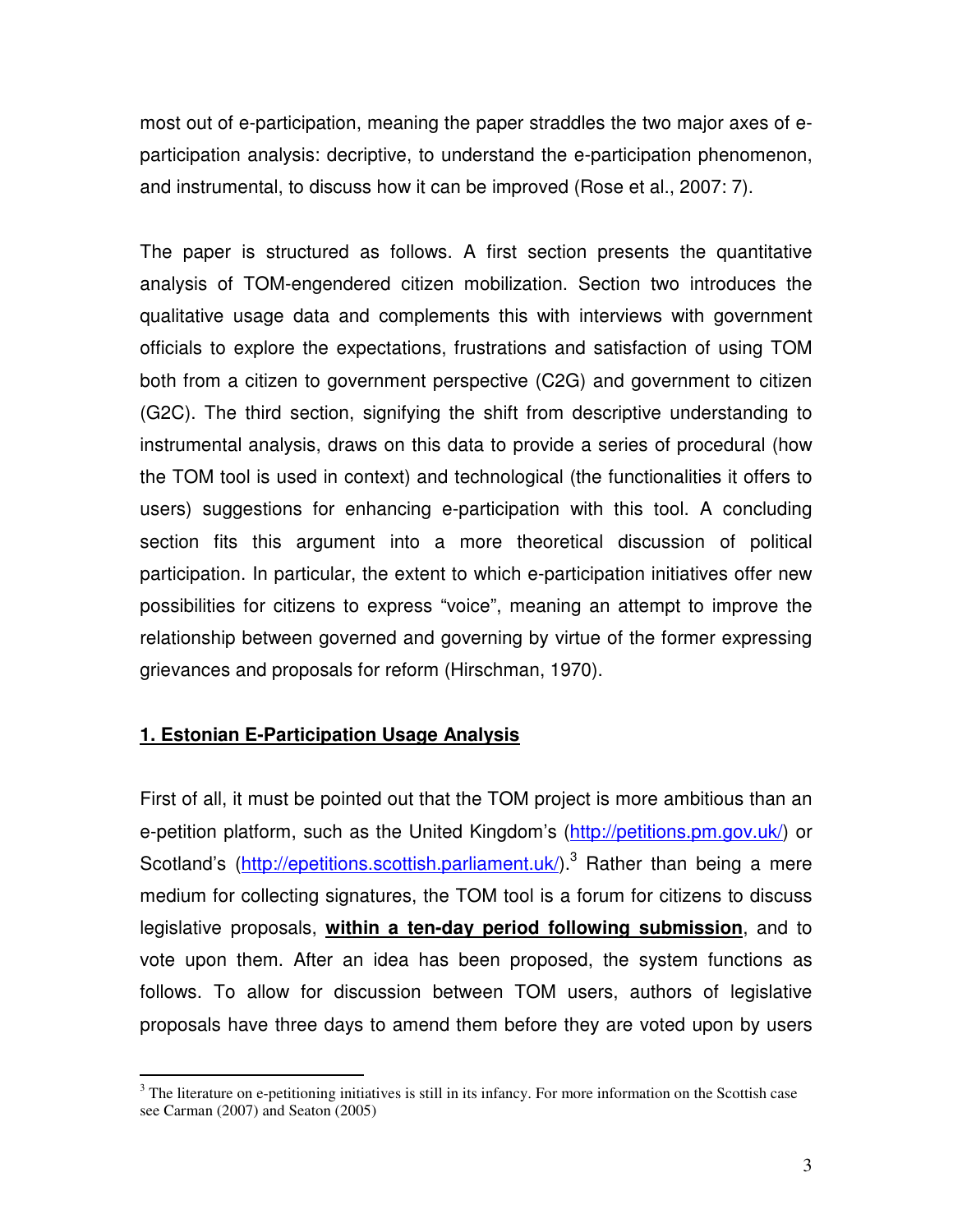(a simple 50% plus one majority is needed to pass). Once a proposal is backed by a majority, it is forwarded to the relevant government department, which then has a month to respond to the proposal explaining what action was or was not taken and why. This formal government response is then posted on TOM.

The data analysis presented in this section presents the usage statistics  $$ including the number of proposals, their subject matter, their authorship and official government response – and traces trends in usage whilst also identifying the factors explaining variations and patterns in usage. In addition, Google Analytics is used to discover the source of visitors to the TOM platform. Thus we describe the number of ideas proposed, the nature of those ideas, the number of users taking advantage of the TOM system, where internet traffic came from and what the official government response was towards these ideas.

# The Number of TOM-Generated Ideas and How they Fared When Voted on by the User Community

Table 1 indicates the yearly number of citizen-generated legislative ideas that were proposed courtesy of TOM from 2001 to the end of 2006; in total, 1045 legislative ideas were put forward using TOM. The first year was the most successful, in terms of the generation of legislative ideas, with the number of TOM legislative proposals dropping from a 2001 peak of 369 to almost a quarter (97) in 2004. Thereafter, the number of ideas climbed to 144 by 2006, still only 40% of the number of TOM-generated ideas in its launch year of 2001. The initial peak of activity can easily be explained by the fact that during its launch year TOM received plentiful media coverage, including a prominent presence on Estonia's most popular portal (delfi.ee).

Figure 1: Yearly Number of TOM-generated legislative ideas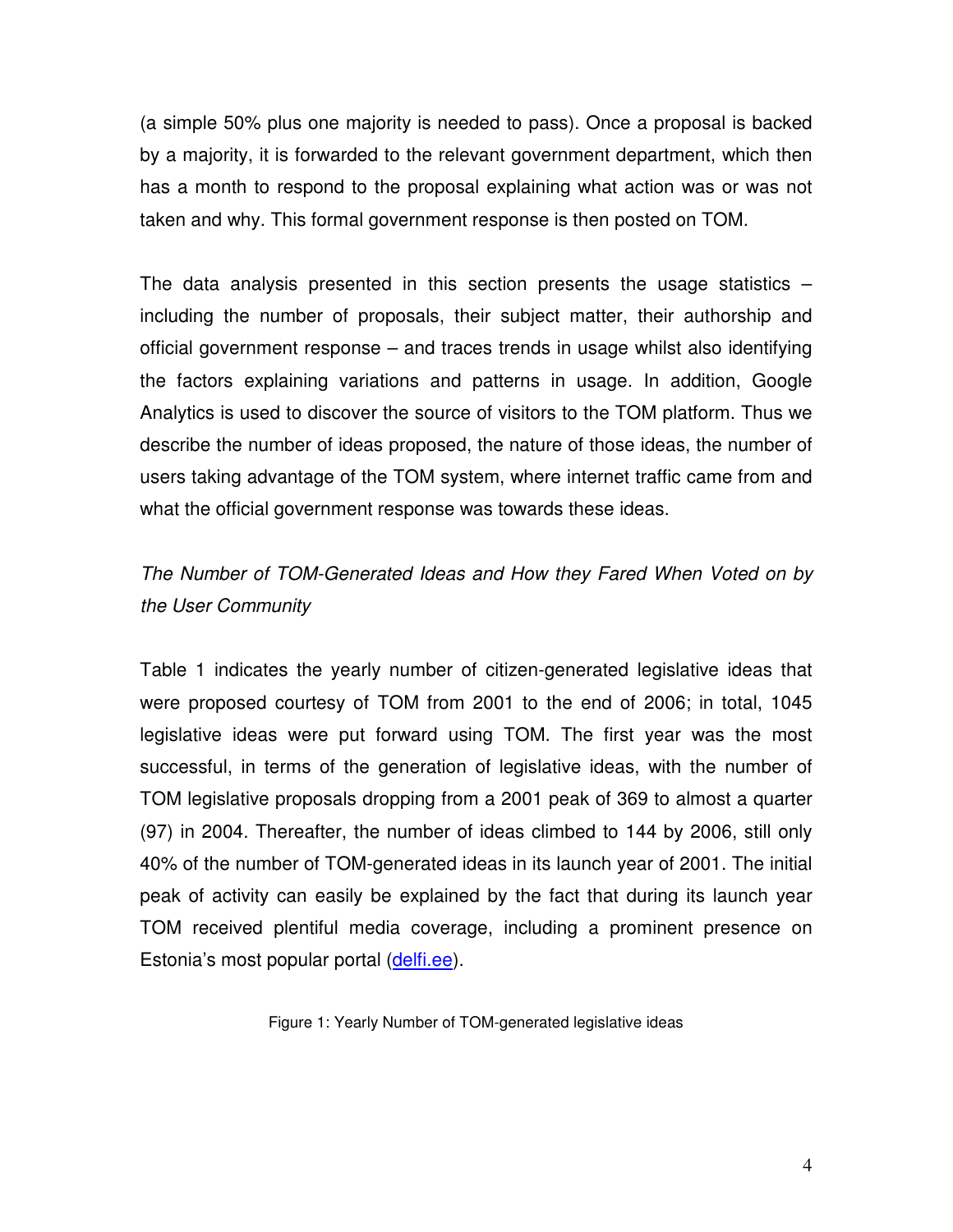

Of these 1045 TOM-generated legislative ideas – at the time of conducting this study, March 2007 – 1025 had completed the TOM e-participation process.<sup>4</sup> Amongst this total of 1025 completed TOM proposals, 654 (or 64%) were voted in by registered users, 371 (34%) were voted out whilst 25 (2%) were stillborn and were not communicated to the government as they attracted no votes before the cut-off point (3 days after first being proposed), as shown in Table 1.

| Table 1 Voting on TOM Ideas |  |  |  |  |
|-----------------------------|--|--|--|--|
|-----------------------------|--|--|--|--|

|                           | N    | Percentage of total ideas |
|---------------------------|------|---------------------------|
| Total<br>TOM-Generated    | 1025 | 100                       |
| Ideas                     |      |                           |
| Ideas Voted In            | 654  | 64                        |
| <b>Ideas Voted Out</b>    | 371  | 34                        |
| Abandoned<br>Ideas<br>(no | 25   | 2                         |

 4 Of the twenty that had not, 2 were still under discussion, 5 were yet to be voted on and 13 were still awaiting a government response.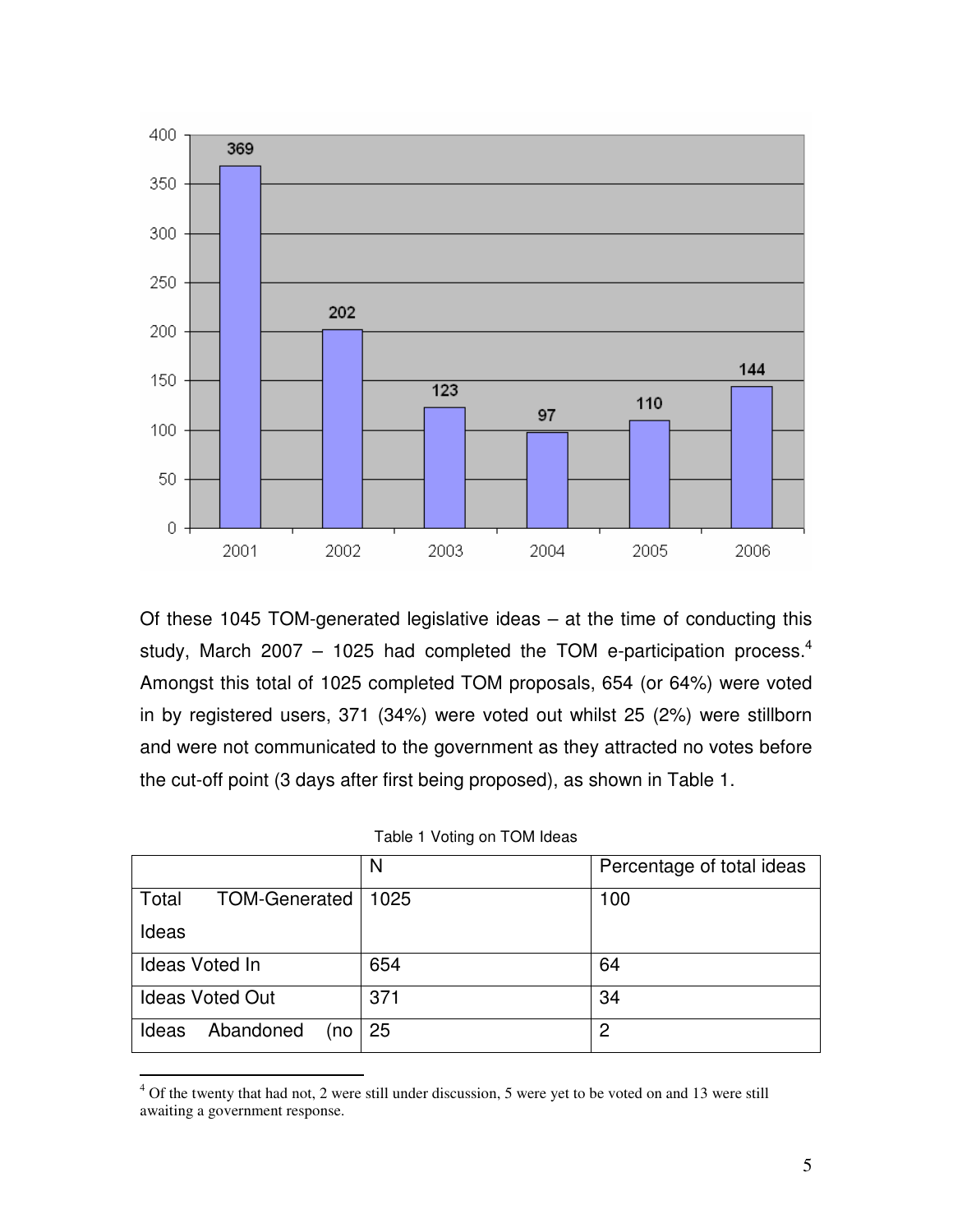| ---<br>$N_{\rm O}$<br>nes<br>. |  |  |
|--------------------------------|--|--|
|--------------------------------|--|--|

The Subject Matter of TOM-Generated Ideas

One of the drawbacks of the current version of TOM is the inability to categorize proposals by subject matter – the platform does not classify ideas according to content but merely lists them in the order in which they are proposed. The absence of subject categorization creates several problems: it impedes citizens' ability to find or track topics that are of interest, leads to a duplication of proposals and hampers the process of learning from already-posted government responses. Hence to track the content of TOM-generated ideas, we tagged all 1045 legislative ideas with a set of keywords and the database thus created was posted to the social bookmarking site **del.icio.us**.<sup>5</sup> This permitted the creation of a striking visual representation of the most popular subject matter, as can be seen in Figure 2 below

Figure 2: Tagged Content of TOM-Generated Ideas – Most Popular

l

<sup>&</sup>lt;sup>5</sup> The full set of tagged ideas can be seen at http://del.icio.us/tom.al.icio.us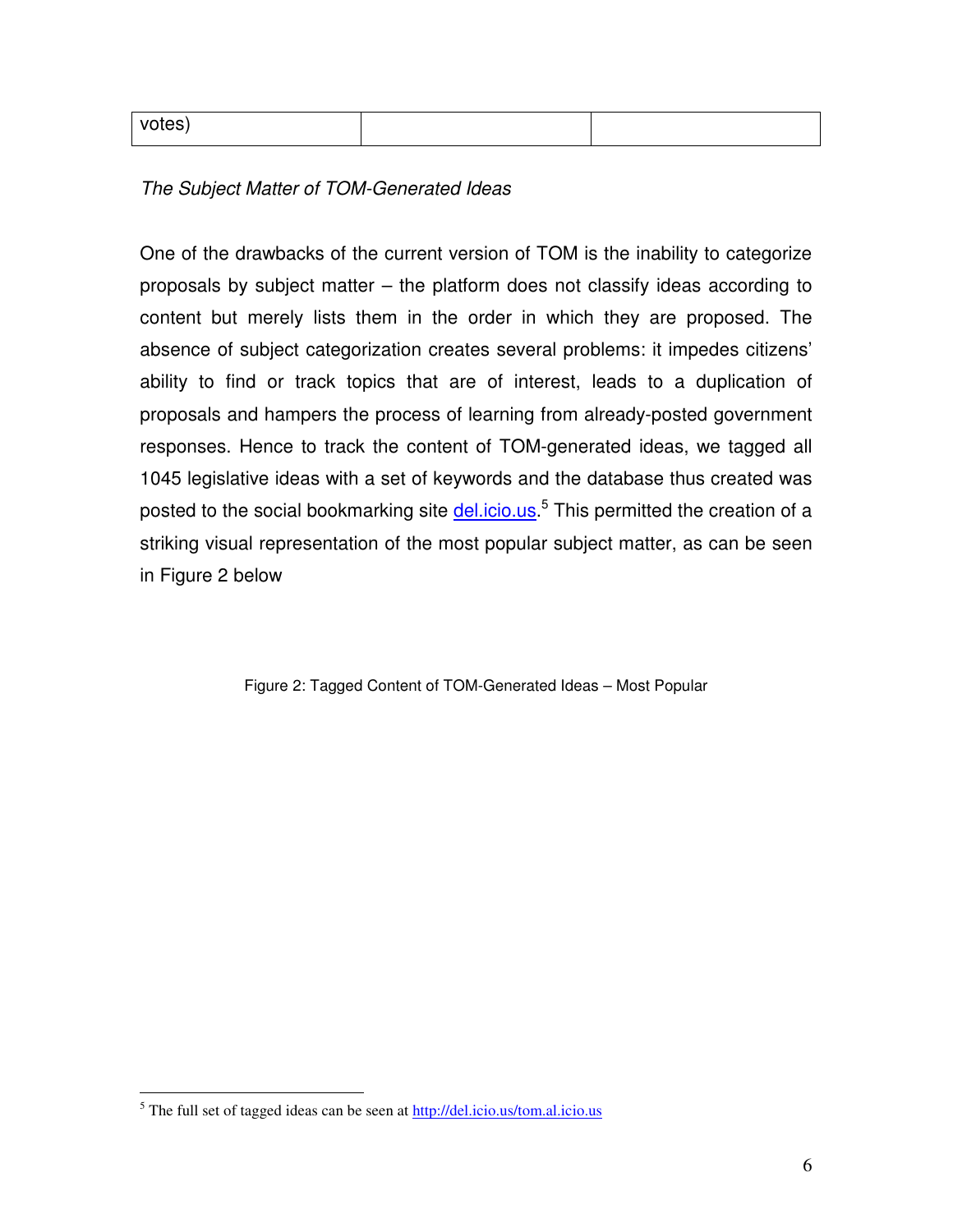

Using a more classical representation, Table 2 below shows the top ten most popular subjects for TOM-generated ideas also rendered into English.

| n   | Subject (Estonian) | Subject (English)             |
|-----|--------------------|-------------------------------|
| 142 | liiklus            | Traffic policy                |
| 70  | maksud             | Taxes                         |
| 59  | eestiasi           | Estonian nation               |
| 59  | pere               | Family policy                 |
| 40  | põhiseadus         | <b>Constitutional affairs</b> |
| 37  | riigikogu          | Parliament                    |
| 36  | krimi              | Crime                         |
| 32  | noored             | Youth policy                  |
| 29  | alko               | Alcohol policy                |
| 29  | keskkonnakaitse    | <b>Environmental affairs</b>  |

Table 2: Top Ten Most Popular Subject Matter for TOM-Generated Ideas

The Number of TOM Users and Their Level of Activity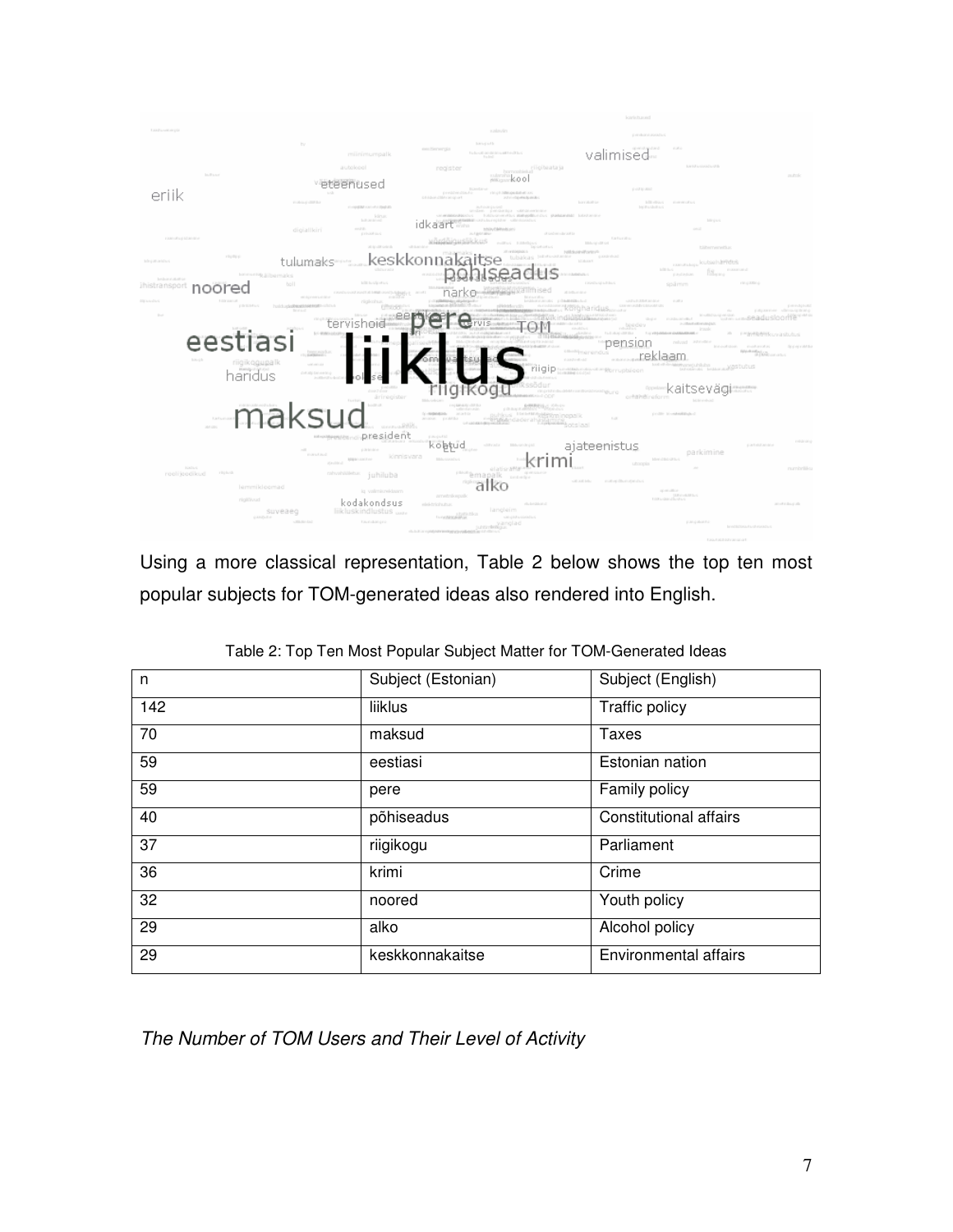In total, the TOM platform attracted 6837 registered users. Visiting the site was possible without registration but registration was required for authoring, commenting and voting on legislative proposals. The intention was to provide a forum for citizens to debate the legislative proposals, precisely in contrast with the passive nature of e-petitioning. However, in practice the platform did not provide a successful medium for connecting the authors of legislative ideas with the wider user community in either the debating or voting phase. This is evident from the data on author participation, which shows that only 40% of authors commented on their own ideas and even fewer, 34%, actually voted on them.

|                                | N    | Percentage of Total |
|--------------------------------|------|---------------------|
| <b>Total Legislative Ideas</b> | 1025 | 100                 |
| At least one comment           | 911  | 89                  |
| Author commented               | 411  | 40                  |
| Author voted                   | 350  | 34                  |
| Author<br>commented or         | 570  | 56                  |
| voted                          |      |                     |

Table 3 Author Participation in Commenting and Voting

Of the total number of registered citizens (6837), 45% were active users (3081); in total there were 6107 comments and 12502 votes. This in itself is a very high percentage of active users since the phenomenon of lurkers – users who never contribute or participate – is particularly prominent in online communities. $6$ Nevertheless, participation inequality is particularly noticeable with regards to authoring TOM-generated ideas: only 9% of registered users have authored a legislative proposal (or 19% of active users). However, 34% of registered users voted on TOM-generated ideas (representing 75% of active users) whilst 19% commented on proposals (41% of active users). The full statistics of active users are shown in Table 4 below:

 $\overline{a}$ 

<sup>&</sup>lt;sup>6</sup> Jakob Nielson, 'Participation Inequality: Encouraging More Users to Participate', http://www.useit.com/alertbox/participation\_inequality.html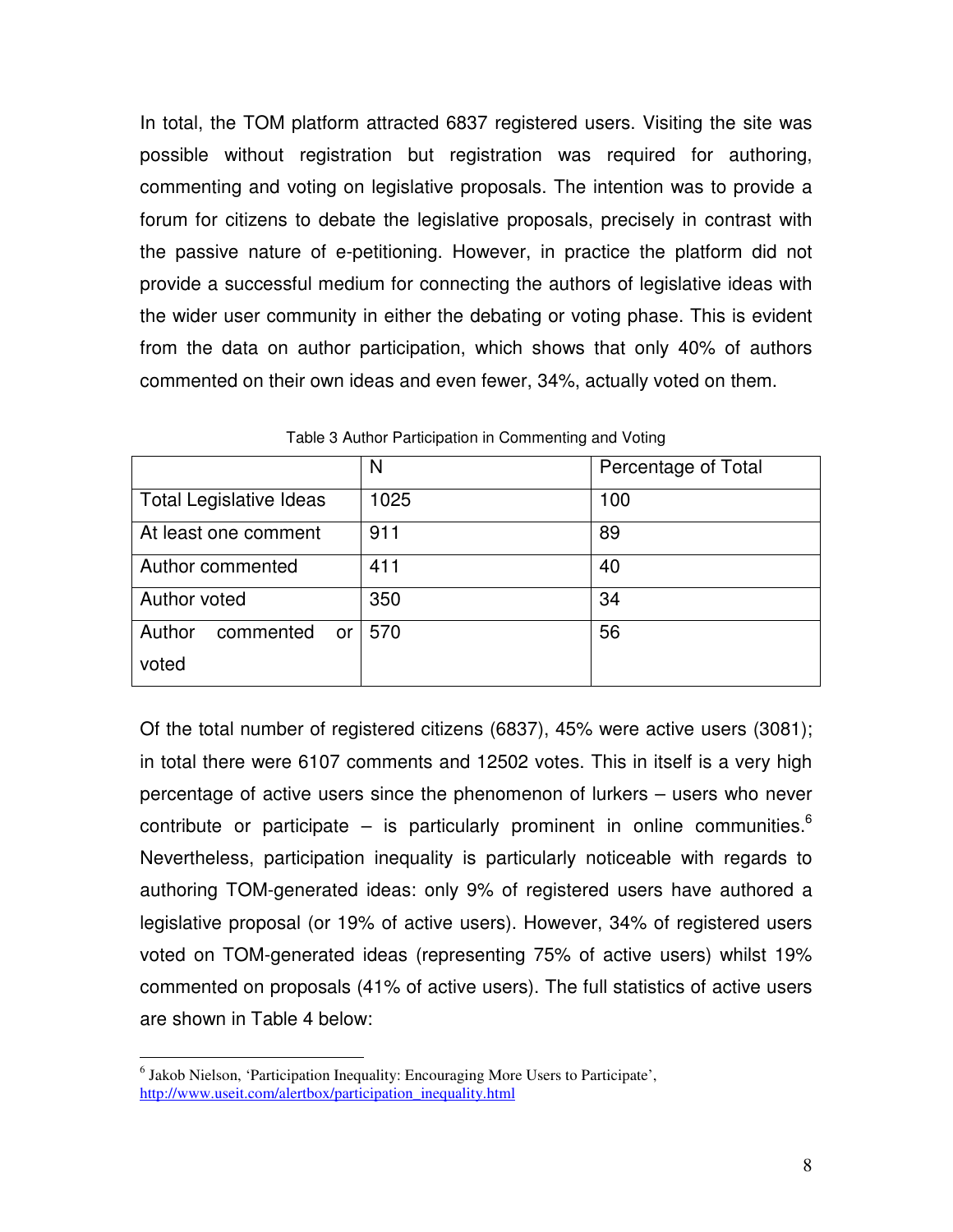|                         | n    | % of total     | % of active users |
|-------------------------|------|----------------|-------------------|
| <b>Registered Users</b> | 6837 |                |                   |
| Users authoring 1idea   | 595  | 9              | $\overline{19}$   |
| Users authoring more    | 134  | $\overline{2}$ | $\overline{4}$    |
| than 1 idea             |      |                |                   |
| Users authoring more    | 61   | $\mathbf{1}$   | $\overline{c}$    |
| than 2 ideas            |      |                |                   |
| Average ideas<br>per    | 1.78 |                |                   |
| user                    |      |                |                   |
| <b>Users who voted</b>  | 2305 | 34             | 75                |
| Users voting for more   | 1072 | 16             | 35                |
| than 1 idea             |      |                |                   |
| Users voting for more   | 362  | 5              | $\overline{12}$   |
| than 5 ideas            |      |                |                   |
| Average votes<br>per    | 5.42 |                |                   |
| user                    |      |                |                   |
| <b>Users</b><br>who     | 1267 | 19             | 41                |
| commented               |      |                |                   |
| <b>Users</b><br>who     | 411  | 6              | $\overline{13}$   |
| commented on more       |      |                |                   |
| than 1 idea             |      |                |                   |
| <b>Users</b><br>who     | 184  | 3              | 6                 |
| commented on more       |      |                |                   |
| than 3 ideas            |      |                |                   |
| Average<br>comments     | 3.68 |                |                   |
| per user                |      |                |                   |
| Users with at least     | 3081 | 45             | 100               |
| one action              |      |                |                   |
| Users with more than    | 1504 | 22             | 49                |
| 1 action                |      |                |                   |
| Users with more than    | 428  | 6              | 14                |
| 6 actions               |      |                |                   |
| Average actions per     | 6.4  |                |                   |

I

Table 4 Statistics of Active Users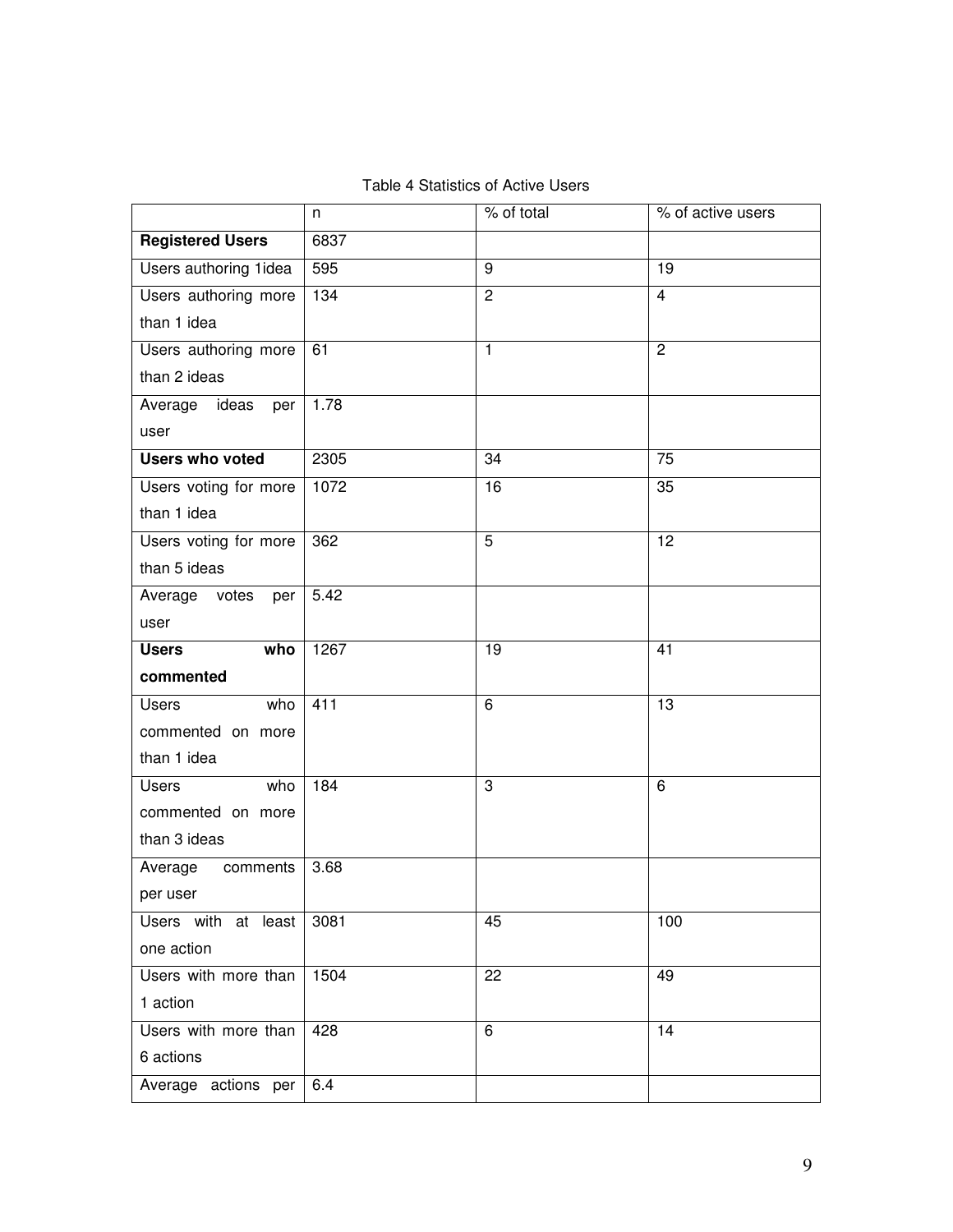| user |  |  |
|------|--|--|
|      |  |  |

At first glance this data indicating that a sizeable proportion of active users has performed more than one action could be interpreted as a very positive sign of TOM's ability to attract active users. However, a completely different result emerges when examining the proportion of activities by percentile categories of active users as shown in Table 5.

|                 | Ideas % | Votes % | Comideas $%^{\prime}$ | Activity % |
|-----------------|---------|---------|-----------------------|------------|
| Top 1%          | 18      | 26      | 30                    | 32         |
| Top 2%          | 24      | 37      | 40                    | 44         |
| Top 3%          | 28      | 45      | 47                    | 51         |
| Top $4\sqrt{6}$ | 31      | 50      | 51                    | 56         |
| Top 5%          | 34      | 54      | 55                    | 60         |
| Top 6%          | 36      | 57      | 58                    | 63         |
| Top 7%          | 38      | 60      | 60                    | 65         |
| Top 8%          | 39      | 63      | 62                    | 67         |
| Top 9%          | 41      | 65      | 64                    | 69         |
| Top 10%         | 43      | 66      | 65                    | 71         |

Table 5 Proportion of TOM Activities Performed by Percentile Category

This table thus demonstrates the highly unequal nature of TOM usage activity, whereby the top 10% of users are responsible for 70% of TOM activity, including more than 40% of ideas and two-thirds of all votes. Moreover, the system is in fact dominated by a single user, who accounts for 10% of all TOM-generated ideas. Indeed, the top two percentile of active users, responsible for the generation of nearly a quarter of TOM legislative ideas consists of only ten users. Although Time magazine's person of the year in 2006 was, thanks to the

<sup>&</sup>lt;sup>7</sup> Note, ComIdeas is not the total number of comments as counted for total activity but the number of ideas commented upon. Hence multiple comments on one idea only count as a single ComIdea.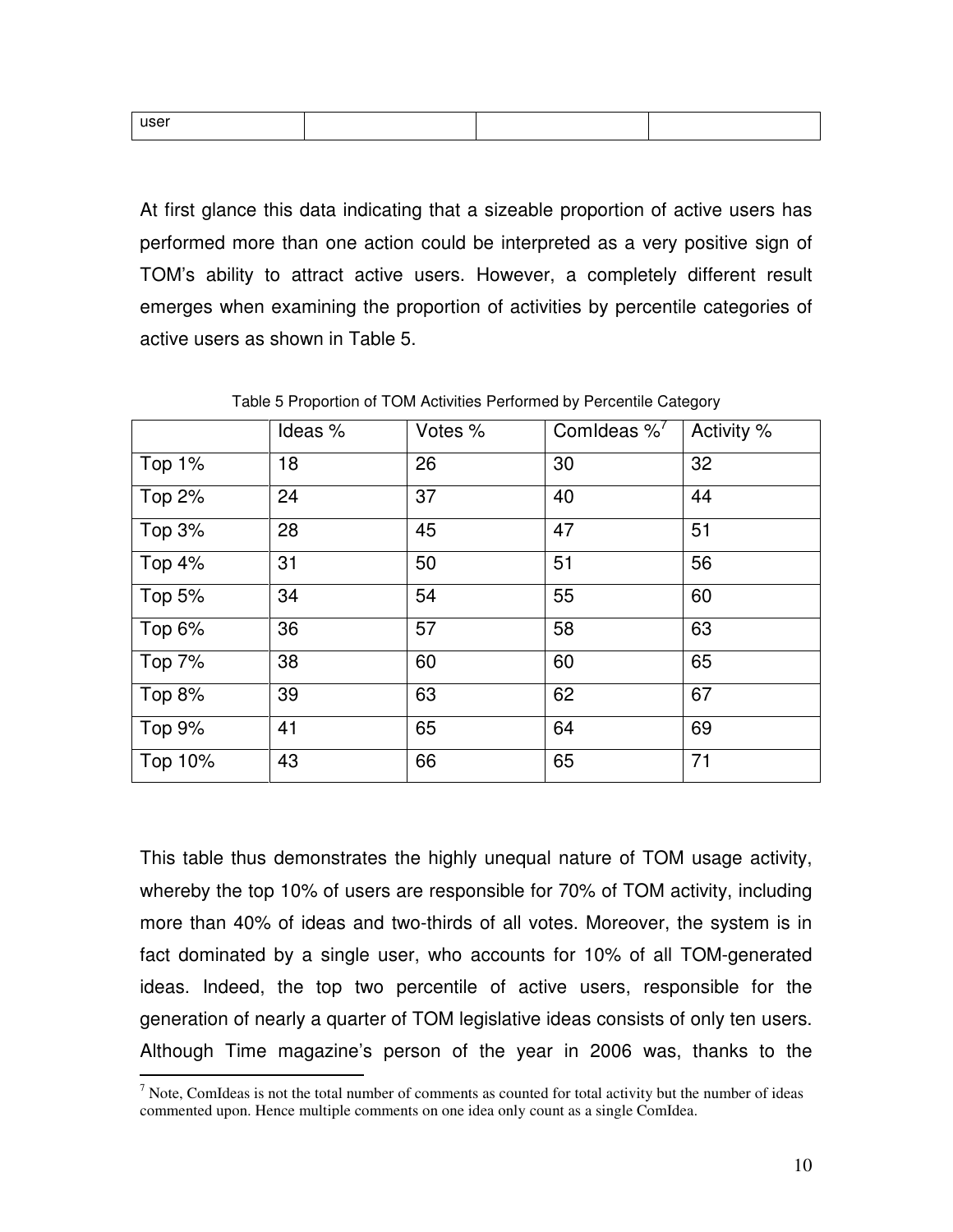proliferation of user-generated web content, "You", it should be obvious that Web 2.0 is no democratic panacea given – besides the digital divide (Warschauer, 2004) – the extreme inequality in rates of user participation as shown in the TOM data.

### Internet Traffic and Traffic Sources

Over the entire five-year period, the daily number of visits to the TOM site averaged 150-200. This number would peak to around 300 in the case where an author of a TOM idea would post a link to the idea on an online forum or mention it on a weblog. To put this in comparison, in the Estonian context, the number of daily visits is akin to that of a moderately popular weblog or the homepage of a small company. Using the public statistics of an Estonian webtracking site (http://tnsmetrix.emor.ee), the TOM platform ranks alongside the website of the Baltic Business News (a newsagency) or certain public radio stations (r4.ee, the Russian-language channel, and klassikaraadio.ee a classical music station).

Google Analytics, a free service provided by the IT giant Google, provides website statistics, including the source of internet traffic as well as the length and frequency of visits. This service was used to discover more about the peaks in visits to the TOM platform, crucially revealing that all the traffic peaks were the result of a TOM-generated proposal being discussed outside the TOM platform.

For instance, the spike of 9 January 2007, which saw 317 visits to the TOM site, was generated by referrals from a discussion board (auto24.ee), the website of a major newspaper (epl.ee) and two weblogs all four of which referred to a particular TOM idea, as demonstrated in Figure 3, a screenshot from Google **Analytics**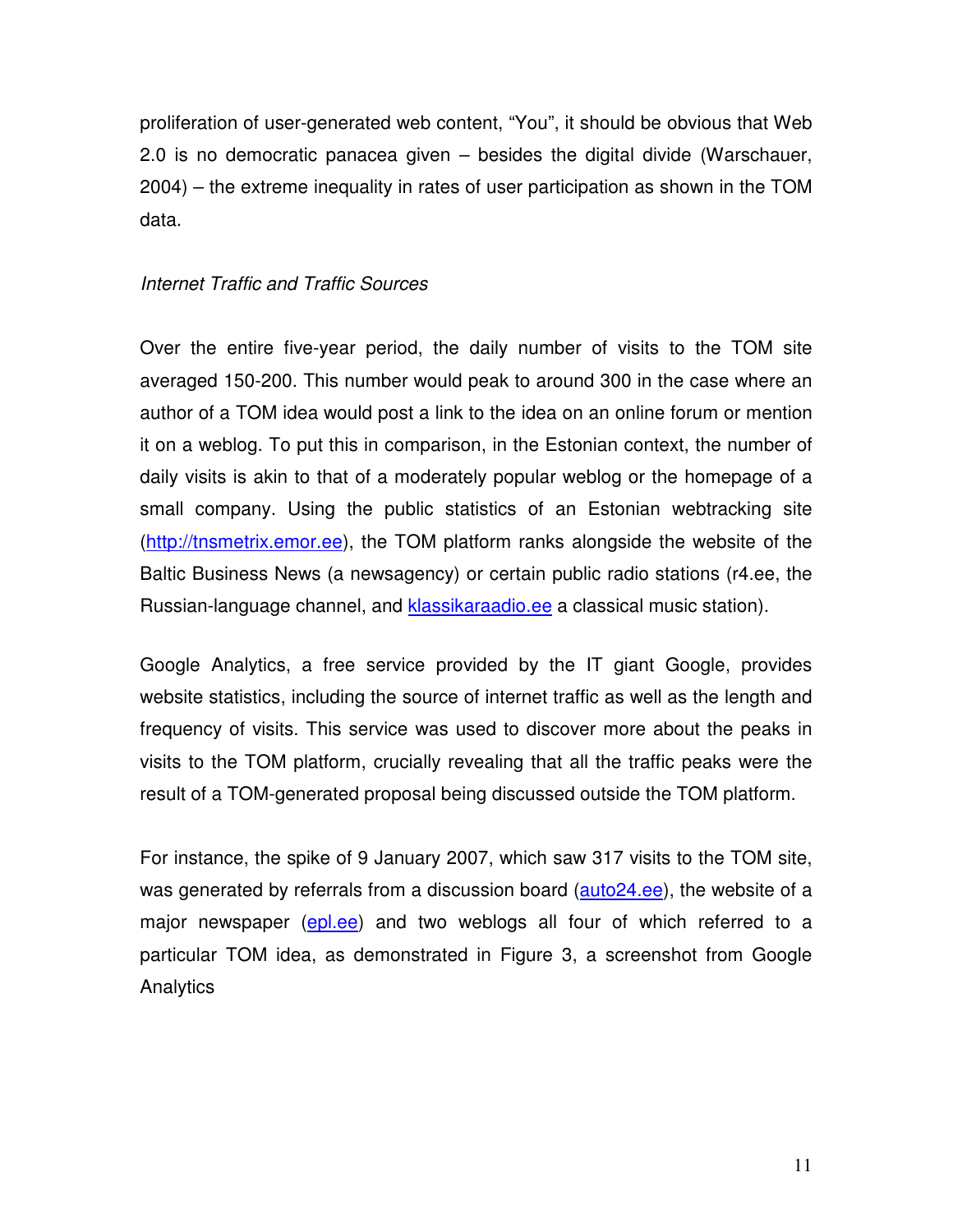| <b>Site Usage</b>                            | <b>Goal Conversion</b>                                    |             |                                                                   |             |                                                             |     |                                                         | Views: $\boxed{\mathbf{H}}$ $\Theta$ $\boxed{\mathbf{F}}$<br>丰 |
|----------------------------------------------|-----------------------------------------------------------|-------------|-------------------------------------------------------------------|-------------|-------------------------------------------------------------|-----|---------------------------------------------------------|----------------------------------------------------------------|
| Visits<br>317<br>% of Site Total:<br>100.00% | Pages/Visit<br>?)<br>2.29<br>Site Avg: 2.29<br>$(0.00\%)$ | $\circledR$ | Avg. Time on Site<br>00:01:39<br>Site Ava: 00:01:39<br>$(0.00\%)$ | (2)         | % New Visits<br>$85.80\%$<br>Site Ava: 85,80%<br>$(0.00\%)$ | (?) | Bounce Rate<br>75.08%<br>Site Ava: 75.08%<br>$(0.00\%)$ | の                                                              |
| Source/Medium                                |                                                           |             | Visits $\downarrow$                                               | Pages/Visit | Avg. Time on Site                                           |     | % New Visits                                            | <b>Bounce Rate</b>                                             |
| google / organic                             |                                                           |             | 61                                                                | 1.72        | 00:00:31                                                    |     | 88.52%                                                  | 83.61%                                                         |
| (direct) / (none)                            |                                                           |             | 50                                                                | 3.54        | 00:02:43                                                    |     | 76.00%                                                  | 60.00%                                                         |
| auto24.ee / referral                         |                                                           |             | 41                                                                | 1.66        | 00:00:17                                                    |     | 95.12%                                                  | 87.80%                                                         |
| epl.ee / referral                            |                                                           |             | 31                                                                | 1.13        | 00:00:03                                                    |     | 93.55%                                                  | 96.77%                                                         |
| netilee / referral                           |                                                           |             | 27                                                                | 3.00        | 00:01:45                                                    |     | 92.59%                                                  | 62.96%                                                         |
| delfi.ee / referral                          |                                                           |             | 25                                                                | 1.32        | 00:00:14                                                    |     | 96.00%                                                  | 88.00%                                                         |
| voyag.blogspot.com / referral                |                                                           |             | 23                                                                | 2.39        | 00:01:06                                                    |     | 100.00%                                                 | 78.26%                                                         |
| wrongparking.blogspot.com / referral         |                                                           |             | 17                                                                | 4.12        | 00:10:45                                                    |     | 41.18%                                                  | 29.41%                                                         |
| riik.ee / referral                           |                                                           |             | 11                                                                | 1.91        | 00:00:37                                                    |     | 63.64%                                                  | 72.73%                                                         |
| just.ee / referral                           |                                                           |             | $\overline{\mathbf{I}}$                                           | 1.43        | 00:00:07                                                    |     | 100.00%                                                 | 71.43%                                                         |
| Find Source/Medium:                          | containing v                                              |             |                                                                   | Go          | Show rows:                                                  | 10  | 1 - 10 of 27<br>▾╎                                      | ∢<br>$\rightarrow$                                             |

Figure 3 TOM Traffic Sources on 9 January 2007, Provided by Google **Analytics** 

At the time of this spike in traffic, the most active TOM-generated legislative proposal was idea number 2050, which dealt with urban parking legislation and which was linked in the four websites mentioned above. The popularity of this subject arises from the fact that in Estonia there is no legislation permitting bad parking to be classed as a traffic or parking violation because of the restrictive nature of constitutional due process applicable for establishing such sanctions. Certain European countries with similar legal hurdles circumvent this constitutional obstacle by having the regime of fines imposed for such traffic violations classed as local taxes raised on parking "mistakes". However, no such legislation has been introduced in Estonia, which prompted TOM-users to ask for such a measure to deal with problem of reckless urban parking. It was precisely this particular TOM proposal that was discussed on a popular forum (auto24.ee), commented upon in a newspaper article (epl.ee) as well as publicized on two weblogs written by the author of the TOM legislative proposal.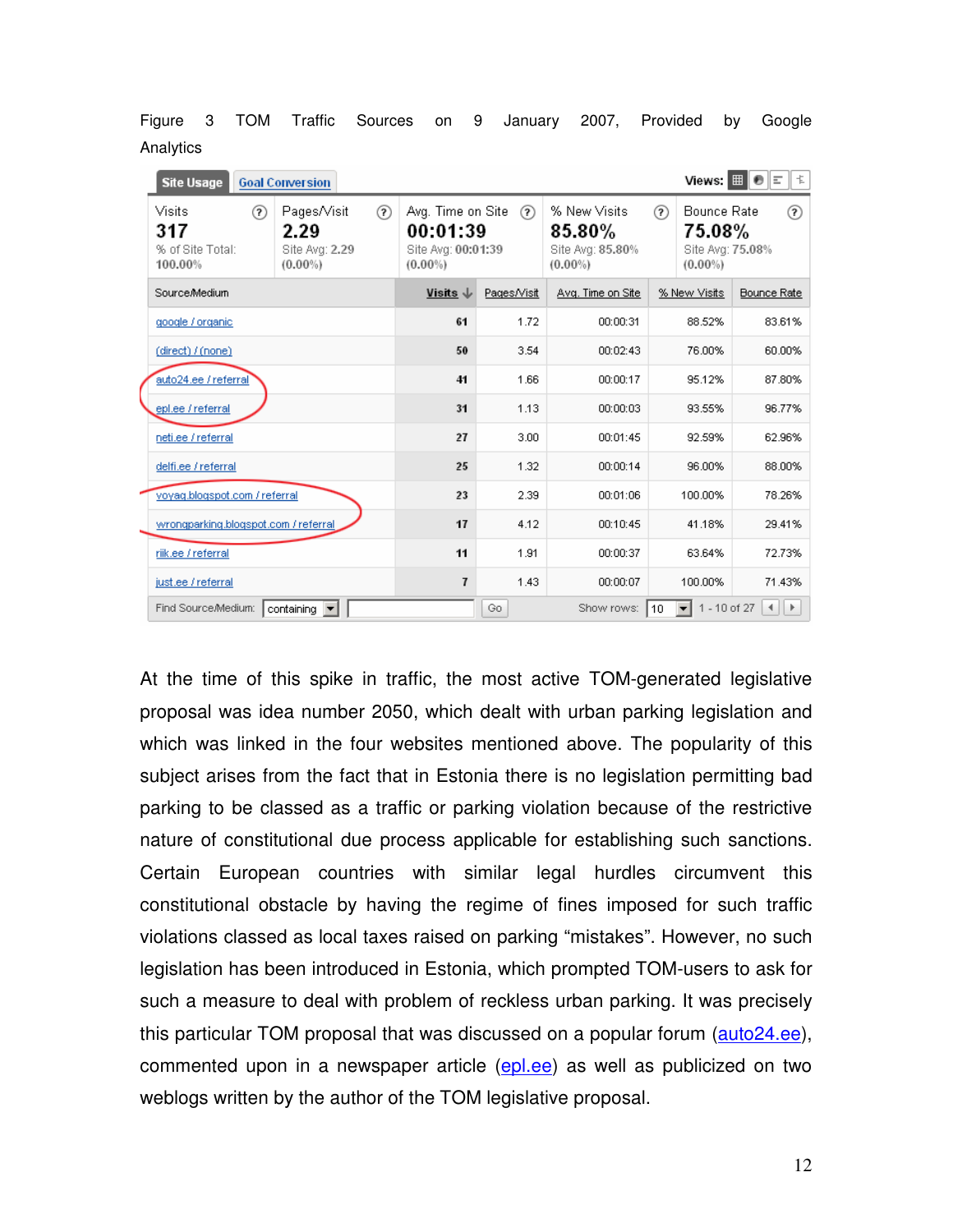Thus by publicizing the policy issue and the TOM-generated remedy across various websites internet traffic directed towards TOM hit a peak. This is a crucial finding, which suggests that public interest in e-participation is greatly dependent on how the tool for citizen participation is publicized among internet users, especially the weblog community.

Google Analytics also tracks the internet search engine keywords that bring people into contact with the TOM platform. As can be seen from the following top-10 list of keywords generating TOM traffic, the hit parade unsurprisingly consists of expressions related to the site's name but there are also two real names of TOM idea authors/voters (blurred here for privacy reasons).

| <b>Site Usage</b>                                  | <b>Goal Conversion</b>                                               |                                                                     |             |                                                       |                                                            | 卡川ルベ<br>6 E                            |
|----------------------------------------------------|----------------------------------------------------------------------|---------------------------------------------------------------------|-------------|-------------------------------------------------------|------------------------------------------------------------|----------------------------------------|
| Visits<br>の<br>8,491<br>% of Site Total:<br>38.58% | $\circledR$<br>Pages/Visit<br>1.69<br>Site Avg: 2.94<br>$(-42.41\%)$ | Avg. Time on Site<br>00:00:40<br>Site Avg: 00:01:39<br>$(-59.60\%)$ | の           | % New Visits<br>85.71%<br>Site Avg: 78.52%<br>(9.16%) | の<br>Bounce Rate<br>84.84%<br>Site Avg: 66.79%<br>(27.03%) | の                                      |
| Keyword                                            |                                                                      | Visits $\downarrow$                                                 | Pages/Visit | Avg. Time on Site                                     | % New Visits                                               | <b>Bounce Rate</b>                     |
| täna otsustan mina                                 |                                                                      | 211                                                                 | 6.47        | 00:04:19                                              | 63.51%                                                     | 24.64%                                 |
| tom                                                |                                                                      | 160                                                                 | 5.58        | 00:03:27                                              | 59.38%                                                     | 36.25%                                 |
| pronkssödur                                        |                                                                      | 80                                                                  | 1.81        | 00:01:21                                              | 91.25%                                                     | 80.00%                                 |
| emapalk                                            |                                                                      | 57                                                                  | 1.16        | 00:00:04                                              | 91.23%                                                     | 91.23%                                 |
| trahviühik                                         |                                                                      | 55                                                                  | 1.13        | 00:00:08                                              | 90.91%                                                     | 94.55%                                 |
| <b>Kathari Roberts</b>                             |                                                                      | 37                                                                  | 1.08        | 00:00:13                                              | 89.19%                                                     | 94.59%                                 |
| subclub.ee                                         |                                                                      | 34                                                                  | 1.56        | 00:00:18                                              | 91.18%                                                     | 76.47%                                 |
| őppelaenu kustutamine.                             |                                                                      | 30                                                                  | 1.07        | 00:00:04                                              | 96.67%                                                     | 93.33%                                 |
| 医療装置(多数額)                                          |                                                                      | 28                                                                  | 1.14        | 00:00:11                                              | 3.57%                                                      | 85.71%                                 |
| valsi sammud                                       |                                                                      | 25                                                                  | 1.04        | 00:00:00                                              | 96.00%                                                     | 100.00%                                |
| Find Keyword:                                      | containing $\boxed{\blacktriangledown}$                              | Go                                                                  |             | Show rows:<br>10                                      | 1 - 10 of 5,236                                            | $\blacktriangleright$<br>$\rightarrow$ |

Figure 4 The Top-10 List of Keywords Generating TOM Traffic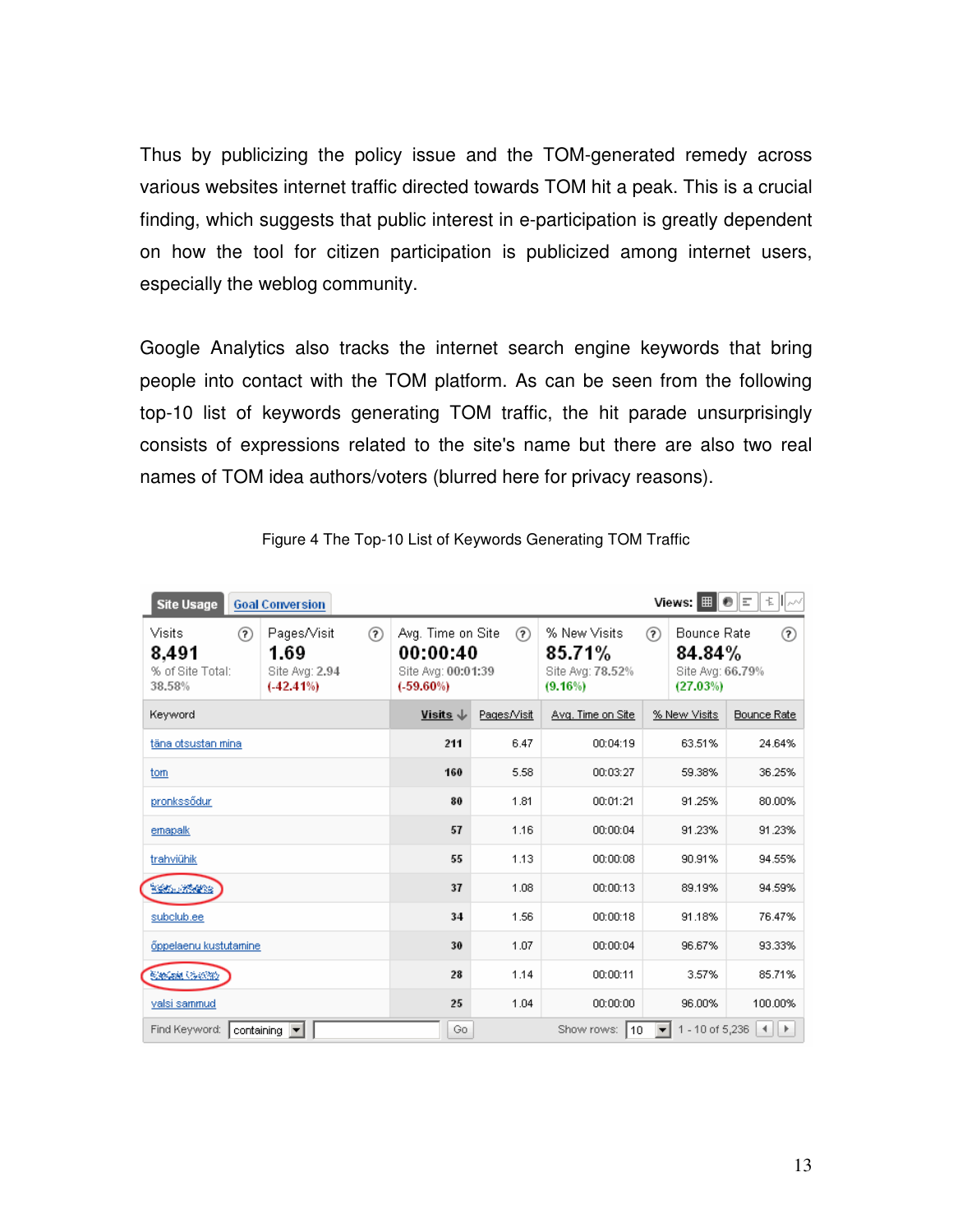When examining search statistics beyond the top-10 traffic-generating keywords, it becomes obvious that a very notable amount of inbound traffic is generated by searches for the names of people who happen to have participated in TOM. However, it is impossible to say whether the searches were conducted because the name searched was known to have authored a proposal on TOM, although prima facie this possibility seems highly unlikely. Out of 5435 search phrases 1955 (35%) are names, whilst out of 8783 search instances 3404 (39%) are names.<sup>8</sup> TOM ranks pretty highly in Google searches (often on the 1st or 2nd page) so it is not unusual for a search for a person's real name to bring up in a prominent position the idea they have proposed, voted on or commented upon.

#### The Eventual Outcome of TOM-Generated Legislative Proposals

Government departments to which TOM legislative ideas were sent for consideration officially had one month to respond to the proposal through a posting on the TOM website. These responses were supposed to comment on the TOM idea as well as explain what action was or was not taken and why. The TOM website actually has misled users about the rate of government response as it displays statistics showing that only 13% of ideas received an answer from the government. In reality, however, the analysis of every single government response reveals that, of the 654 TOM ideas successfully voted in, 580 elicited an official government response – an 89% response rate. Furthermore, each answer was categorized according to the nature of the government response: those explaining how the problem can be addressed using existing legislation; those informing TOM users that the solution to the problem is already in the pipeline as an amendment to current statutes; those expressing a possible implementation of the idea;<sup>9</sup> those generally supportive but with no commitment

 $\overline{a}$ 

<sup>&</sup>lt;sup>8</sup> A search phrase would be, for instance, a name such as Joe Bloggs. The search could then reveal several TOM-ideas by this one user thus leading to multiple search instances. This explains why there are more search instances than search phrases.

<sup>&</sup>lt;sup>9</sup> These possibly implemented proposals were either sent by the government to a working group or to a parliamentary commission or else the government explained they would be taken into account seriously when amending existing legislation.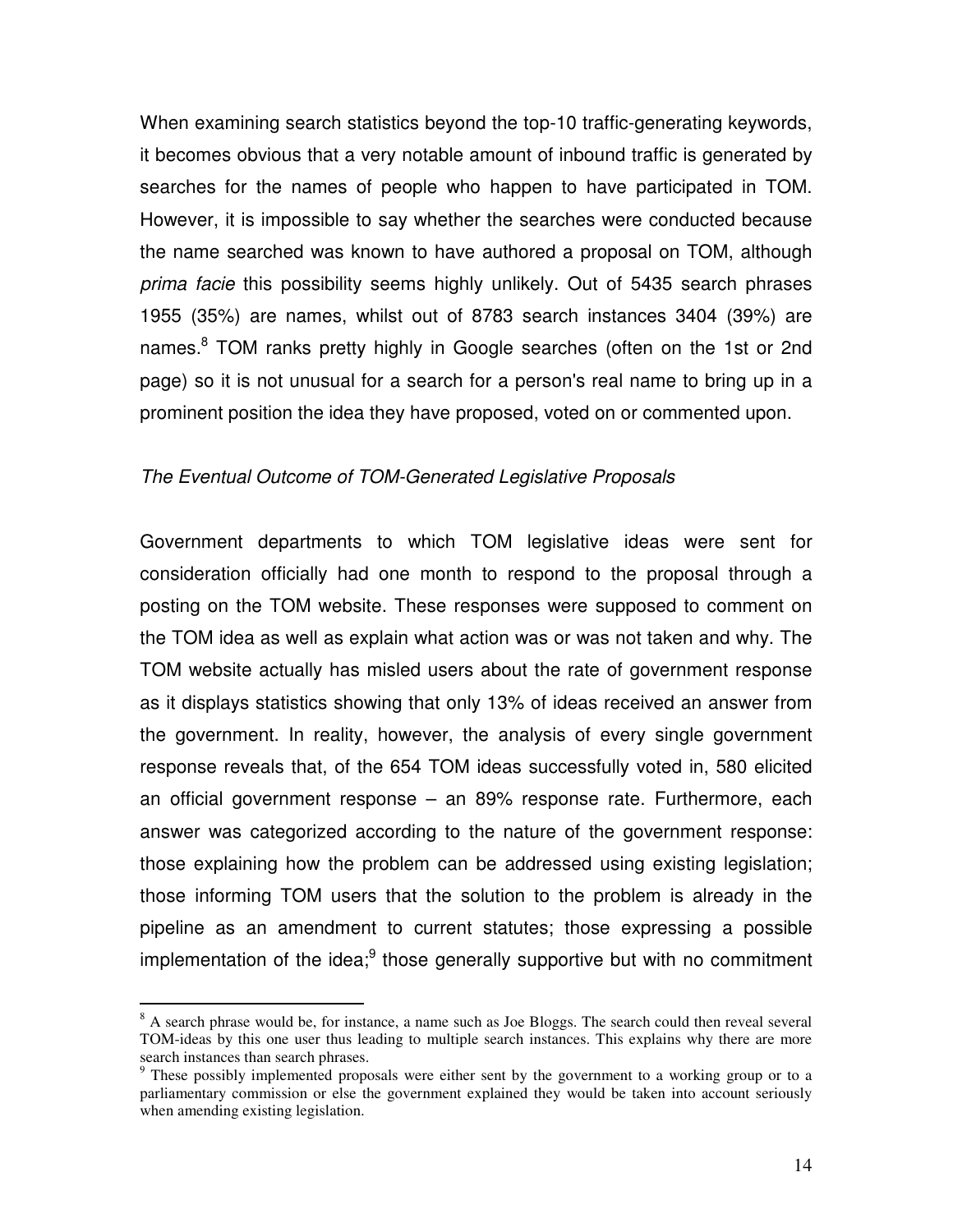to implement; those that were plainly negative; mealy-mouthed, unclear answers; and, as a separate category, TOM-generated ideas that received positive answers and were implemented at least in part. This categorization is of course partially subjective since lengthy answers could often contain criticism and praise. Thus we categorized answers as positive if at least some element of the proposal was deemed worthy. The distribution of government responses can be seen in Table 5, which shows that nearly half the answers were negative, whilst only 9 ideas (1% of the total) were implemented:

| Type of Answer                   | N   | Percentage of total answers |
|----------------------------------|-----|-----------------------------|
| Negative                         | 276 | 48                          |
| Existing legislation can solve   | 80  | 14                          |
| the problem                      |     |                             |
| Amendment in progress            | 79  | 14                          |
| Unclear                          | 58  | 10                          |
| Supportive<br>but<br>not         | 43  | 7                           |
| implemented                      |     |                             |
| implementation<br>Possible<br>of | 35  | 6                           |
| TOM idea                         |     |                             |
| Implemented, at least partly     | 9   |                             |

Table 5 The Nature of Government Responses to TOM Legislative Ideas

# **2. User Expectations, Frustrations and Evaluations: Interviews with Authors and Government Officials.**

The qualitative data analysis presented here is based on three separate yet complementary elements: a survey of TOM users, interviews with authors of TOM ideas and interviews with public officials charged with responding to TOMgenerated ideas. In addition to the quantitative data discussed in the previous section, the qualitative data analysis enables us to complete the assessment of how well TOM functioned as a means for enabling e-participation.

The User Survey of TOM Authors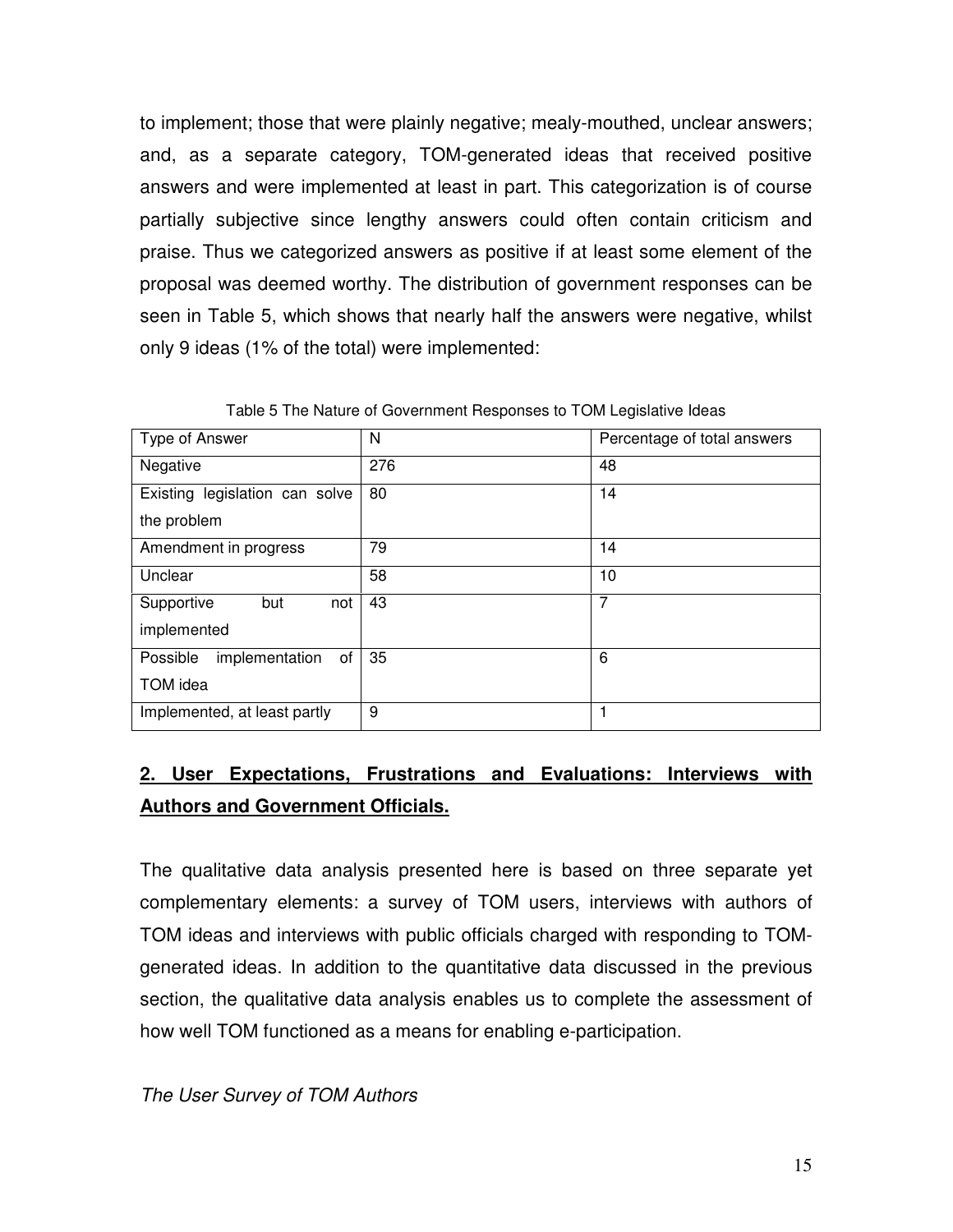An online survey was conducted among the registered users of TOM between 30 April and 14 May 2007. The questionnaire was sent to 80 persons who had presented ideas via TOM in the period June 2001 - March 2007. The sample consisted of the authors of the ideas with the highest number of votes cast. The survey was completed by 25 respondents (a 31% completion rate). The aim of the survey was to analyze the "lifestory" of the typical TOM-generated idea, focusing on how and why the idea came into being, the efficiency and userfriendliness of the commenting, editing, and voting phase of the portal as well as the eventual outcome. It did so by asking the following six questions: What did you know about TOM before presenting your idea? How and why did your idea come into being and how did it get to TOM? What was your experience of using TOM like (disregarding the quality of comments, voting result, and the eventual government response)? Could you evaluate the comments on your idea, the voting process, and the answer received from the government? What functions should be added to TOM in order to make it more convenient to use and more effective? What should be changed? What could TOM be used for (in addition to its present function)? What would you do with TOM given the possibility?

Only the most salient responses revealing expectations, frustrations and evaluations will be discussed here. Overall, respondents were delighted that TOM existed and found the information presented on the portal explaining how to use the tool and propose ideas clear and sufficient. The instructions concerning voting and commenting were also considered easy and thus no major technical changes to the platform were proposed. Hence the general attitude towards the TOM website is positive, although the visual design of the portal was criticized for being old-fashioned.

The vast majority of those authoring a TOM proposal did so for personal, workor family-related reasons and, to a lesser degree, because of media coverage of a particular issue. Upon reflection, however, users felt they had not spent sufficient time in formulating the idea as, with the exception of one user who had consulted an outside expert, they were all based purely on individual reflection.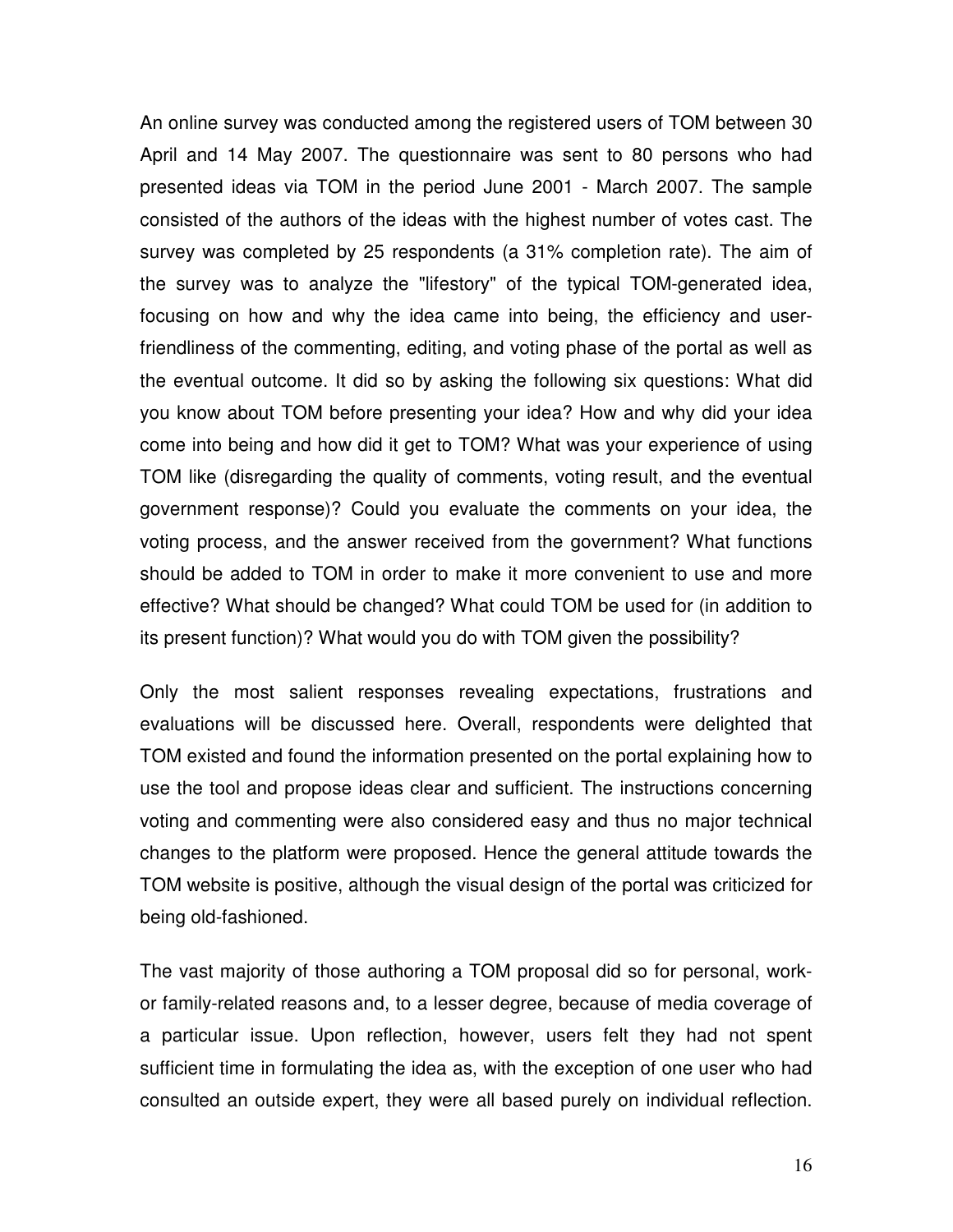TOM authors also tended to be disappointed that they had not taken advantage of opportunities to advertise their legislative ideas in other fora. In particular, they expressed frustration at not being able to connect with other TOM users who might have comments or vote on their idea. This attitude was closely associated with criticism of the absence of debate among TOM users. Although comments were highly regarded as valuable and insightful, it was acutely felt that there was not enough discussion or interaction amongst users.

In response to these drawbacks, the survey revealed that authors would have preferred the ability to edit their ideas whilst still in the commenting phase. Moreover, users felt that as potential voters and commentators they needed better ways of keeping track of new TOM ideas, through the use of tagging, RSS feeds and email notification, as a means of facilitating debate. However, despite the unmet expectations of inter-user debate, the survey demonstrated that authors nonetheless found the voting procedure fair and legitimate. The significance of this trust in the procedural fairness of the e-participation system must be underscored, since one study of e-petitioning concludes that 'process evaluations far exceed outcome evaluations in influencing petitioner public support' (Carman, 2007: 13). TOM thus meets the criterion of being considered by citizens as 'politically neutral and potentially influential' (ibid., 6), which is seen as the *sine qua non* of a successful participatory innovation.

The obstacles to contributing comments on TOM-generated ideas were not perceived as solely a problem of platform design due to the absence of tags, feeds or email notification. Survey respondents repeatedly mentioned how they felt they lacked the relevant knowledge and information necessary in order to be able to post comments and participate in thorough discussions. As most of the TOM-generated ideas concern a very specific policy area and require a certain amount of background information, the number of people commenting on TOM ideas is low and the persons involved in commenting and voting tend to be the same ones. Moreover, the reputation of TOM is considered high, a perception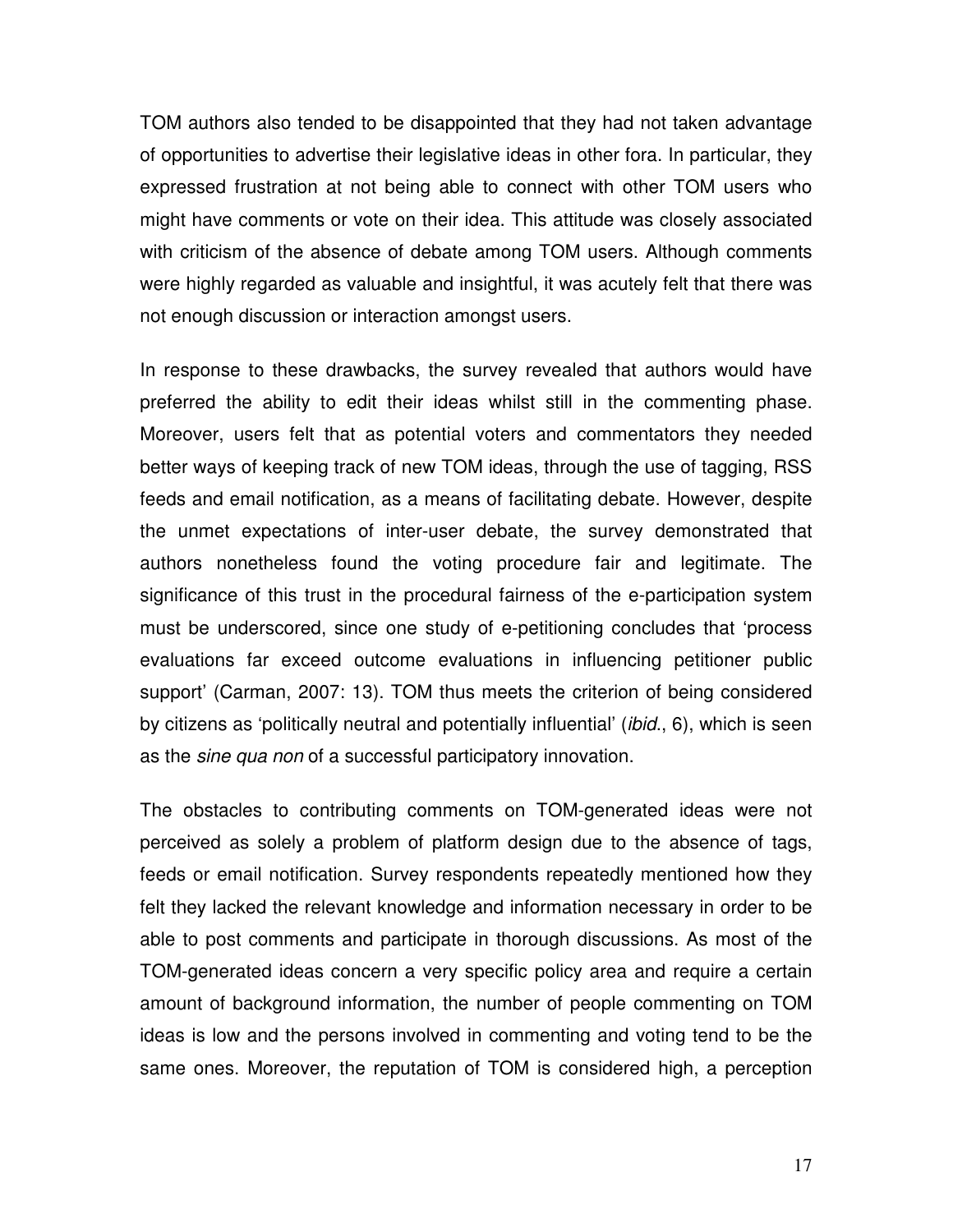users referred to as the reason for not posting low-quality or offensive comments that are the norm in many Internet forums.

Besides the lack of discussion, the major criticism – dwarfing in fact the negative comments on the paucity of user debate – of the TOM e-participation initiative was reserved for public officials' answers to the TOM-generated ideas. All the respondents received negative answers (i.e. the presented idea were not to be implemented) and all the answers are described as being too general and mealymouthed. This was interpreted by respondents as the sign of an unwillingness on the part of civil servants to contribute to the possible implementation of an idea, which respondents believe is merely seen as extra work by these public officials. Some frustrated respondents ascribed civil servant inability to implement TOMgenerated ideas to the latter's low status and lack of higher-level political support. The absence of positive government responses to TOM-generated ideas thus resulted in the respondents' overall pessimism regarding the usefulness of the portal that can be illustrated with the statements like "nothing will change anyway", or "our opinion doesn't count" etc. This finding confirms the real problem of unmet expectations associated with e-participation as also shown by one study of the Scottish e-petitioning experiment revealing that nearly 60% of users felt that online petition failed to develop stronger links between governed and governing *(ibid.* 11).

#### Interviews with the Authors of TOM Ideas

In addition to the user survey, a smaller number of authors of ideas with a high vote count or ideas the government said had the possibility of implementation were contacted for private interviews. The aim was to discover what changes users wished to see implemented in order to counteract the problems revealed by the user survey. These interviews revealed that authors sought four substantive changes to the TOM platform, concerning *functionality, publicity,* information and influence. Invariably, these proposals all had a complementary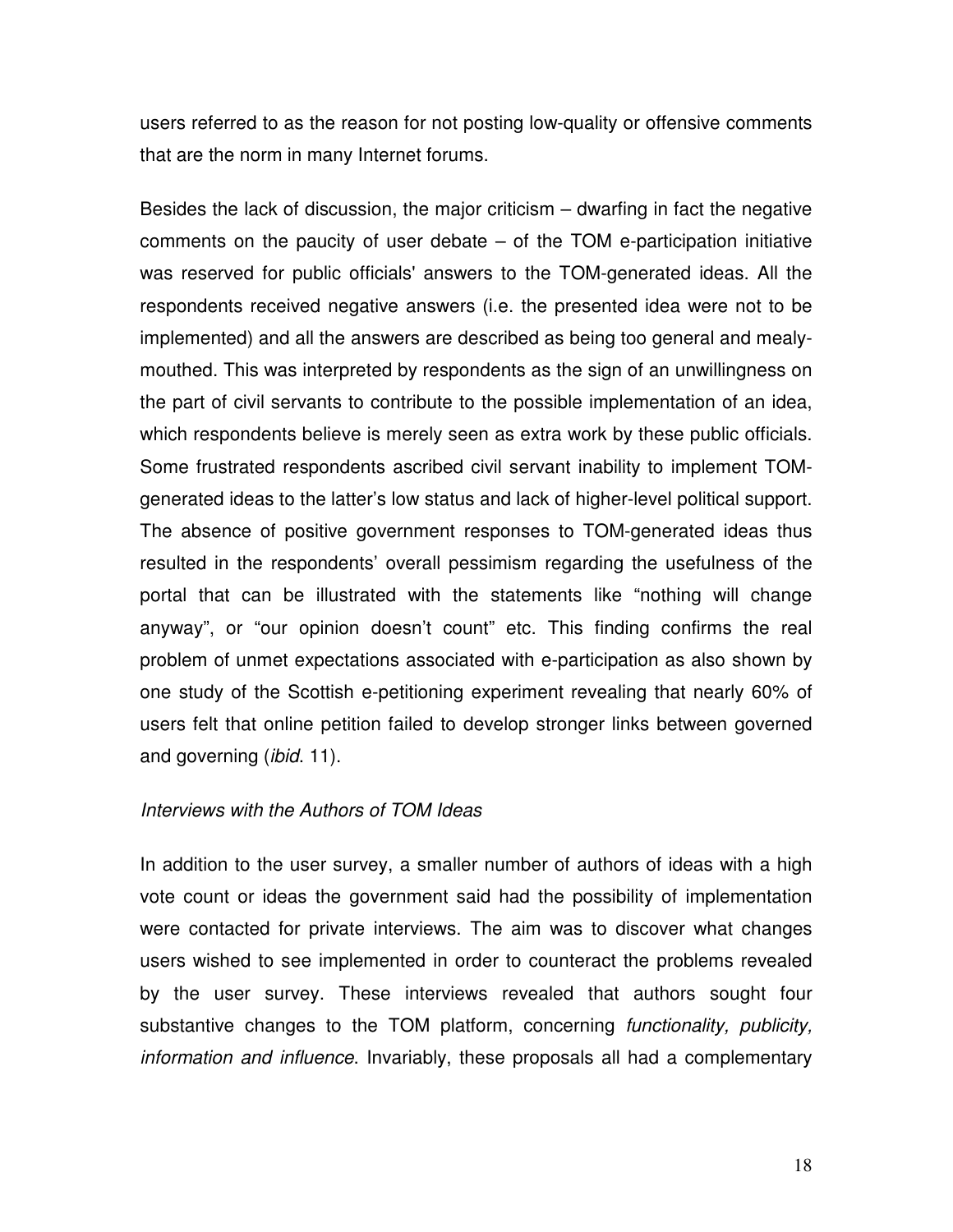goal, namely, unleashing the full potential of e-participation by increasing the use and impact of TOM.

The first, and perhaps most well-spelled out, demand was for various nonnegligible improvements to the functionality of the TOM platform. Authors called for the introduction of a quorum of votes for approving an idea in the hope of improving the quality of ideas submitted to the government. In addition, there is a clear desire to improve the feedback flow throughout the different stages of the TOM process: in the drafting phase, once in the hands of the government and after the formal answer. At the initial stage of devising an idea, authors explained how they required information on whether there had been previous attempts to address similar policy problems via TOM and how these had fared. They also wanted to be kept abreast of how a voted-in idea was progressing through the relevant department – tracking the progress of an idea is a common concern across e-petitioning initiatives (ibid.) – and felt even more strongly that it was necessary to introduce a discussion stage after the eventual government response. In the existing system users are not notified of government responses; this demand was also combined with the suggestion of creating the possibility of re-submitting an amended idea following a negative answer. Finally, authors agreed that they were an integral part of the solution for publicizing TOM. Hence they suggested the introduction of a "send to a friend" function as a way of establishing a campaign around TOM-generated ideas.

Closely related to this "send to a friend" function, was the authors' second demand was for the TOM platform to be publicized better in the Estonian public sphere. As shown in the usage analysis, TOM was at its most popular in its debut year when TOM ideas were carried on a major Estonian webportal, a link authors fully supported. Authors felt more creativity was needed in order to generate publicity, for instance by inviting appropriate NGOs to support relevant TOMgenerate ideas once they had been voted upon in order to create a lobby effect.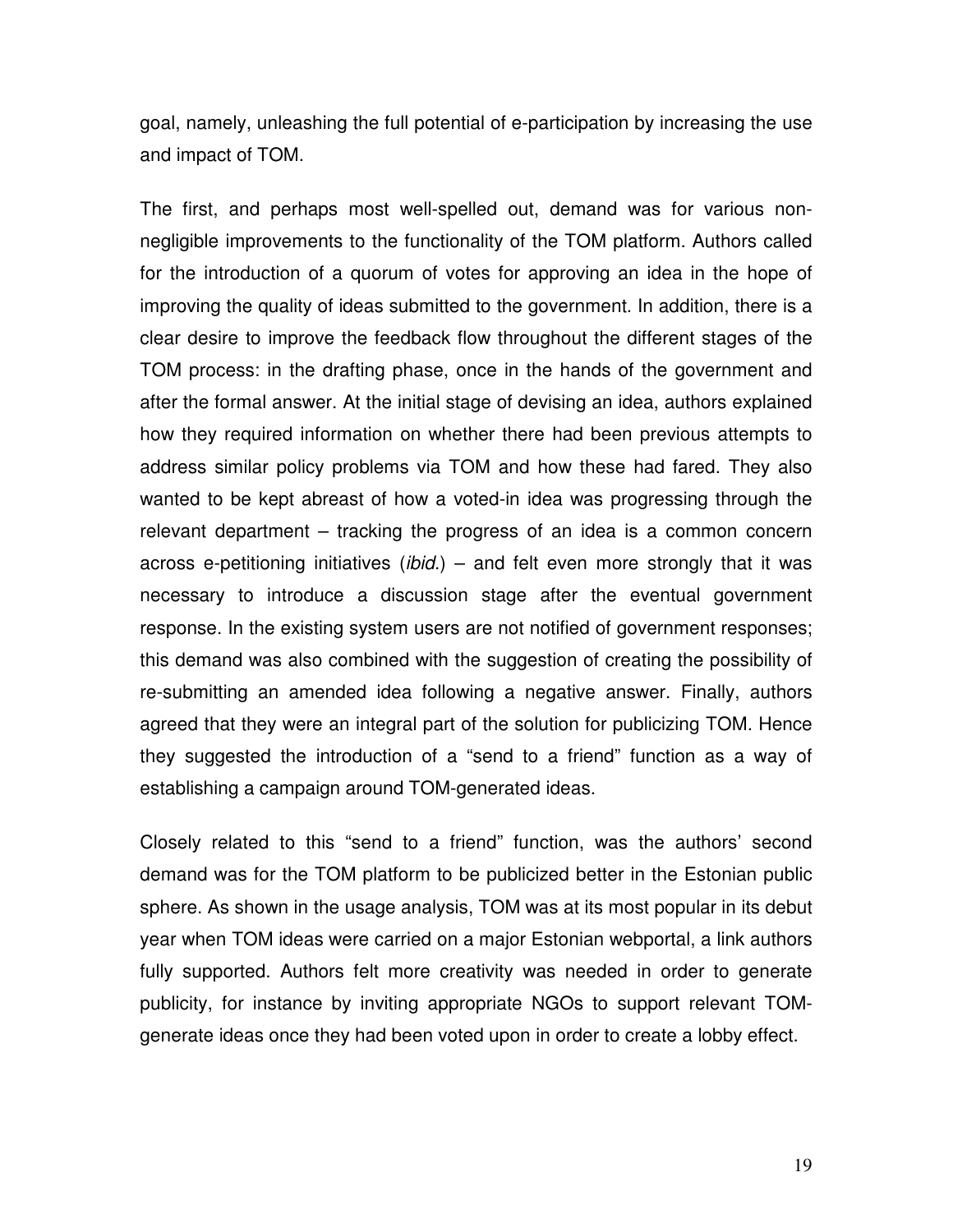Thirdly, authors repeatedly requested that the TOM platform make more information available in order to assist the development of ideas. In particular, authors want TOM to provide links to documents relevant for devising legislative ideas as well as external discussion forums. This would also be complemented by providing TOM users with information regarding the working plans of government ministries, including legal amendments in process or under consideration. The availability of this information would thus allow users to suggest ideas that would be congruent with current government priorities, thereby ensuring a better positive response rate. Finally, data should also be provided concerning the official responses to TOM ideas received by each government ministry.

Fourthly, it was considered vital to increase the influence of TOM-generated ideas on public policy in Estonia. Besides improving functionality, publicity and information – which should all indirectly, if not directly, increase TOM influence – interviewees thought the potential political impact of TOM ought to be extended beyond merely delivering ideas to government departments. In particular, it was suggested that ideas should also be circulated automatically to the relevant parliamentary committees as well as the coalition council.

#### Interviews with Public Officials

To provide a balanced and complete picture of Estonia's e-participation initiative, representatives of relevant government ministries handling TOM-generated ideas were also interviewed. The participants were public servants who dealt with the TOM ideas the State Chancellery had forwarded them. Their feedback provides a crucial insight into their perceptions of certain defects in the current TOM system and also reveals the types of changes they are willing to countenance.

The first and most sizeable problem from the civil servants' perspective is the fact that ideas have passed through the system with very few votes as well as often being disproportionately authored by a select few users. Nonetheless, the quality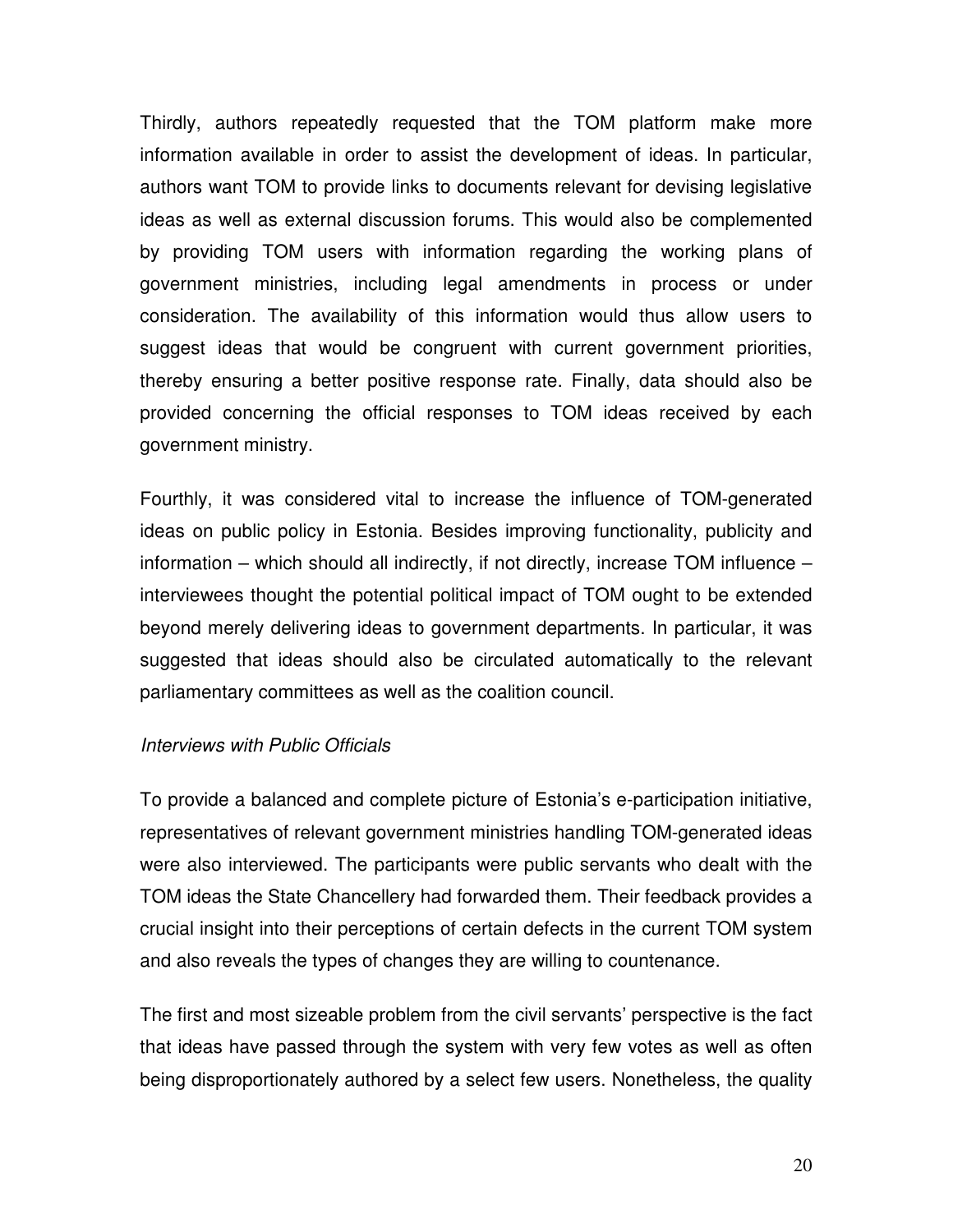of TOM-generated ideas was considered higher than the general correspondence from citizens that finds its way into the ministry inbox. Hence there was a willingness to see the TOM system improved as a way of lessening the burden of answering letters from citizens.

A second complaint concerns users' expectations of establishing a policy dialogue with the government courtesy of civil servants' responses to TOMgenerated ideas. As with e-petitioning (ibid. 10), TOM users expect that the internet provides a unique and hitherto-inexistent means of having their voice heard by government. In practice, this entails burdening civil servants with the task of responding to TOM-generated ideas. Under the terms of the Estonian Public Information Act, Estonian citizens already have a far-reaching right to make public information requests. However, TOM-generated ideas are more difficult and time-consuming to treat because they typically require a more complex answer, one that is taken at a higher administrative level than a public information request.

Consequently, answers to TOM-generated ideas are treated as the official government position. This means the possibilities of citizen to government dialogue using the TOM platform are limited since once a government position has been determined civil servants are obliged in public to defend it. Civil servants thus pointed out that TOM induced unrealistic expectations of civil servants' ability to effect policy change – their function is to execute rather than decide public policy. Nonetheless, the interviewees accepted that TOM would be made more effective by providing users with the working plans of government ministries as well as allowing TOM-generated ideas to be supported by NGOs and other advocacy groups.

# **3. Enhancing E-Participation: What Technological and Procedural Changes Are Needed?**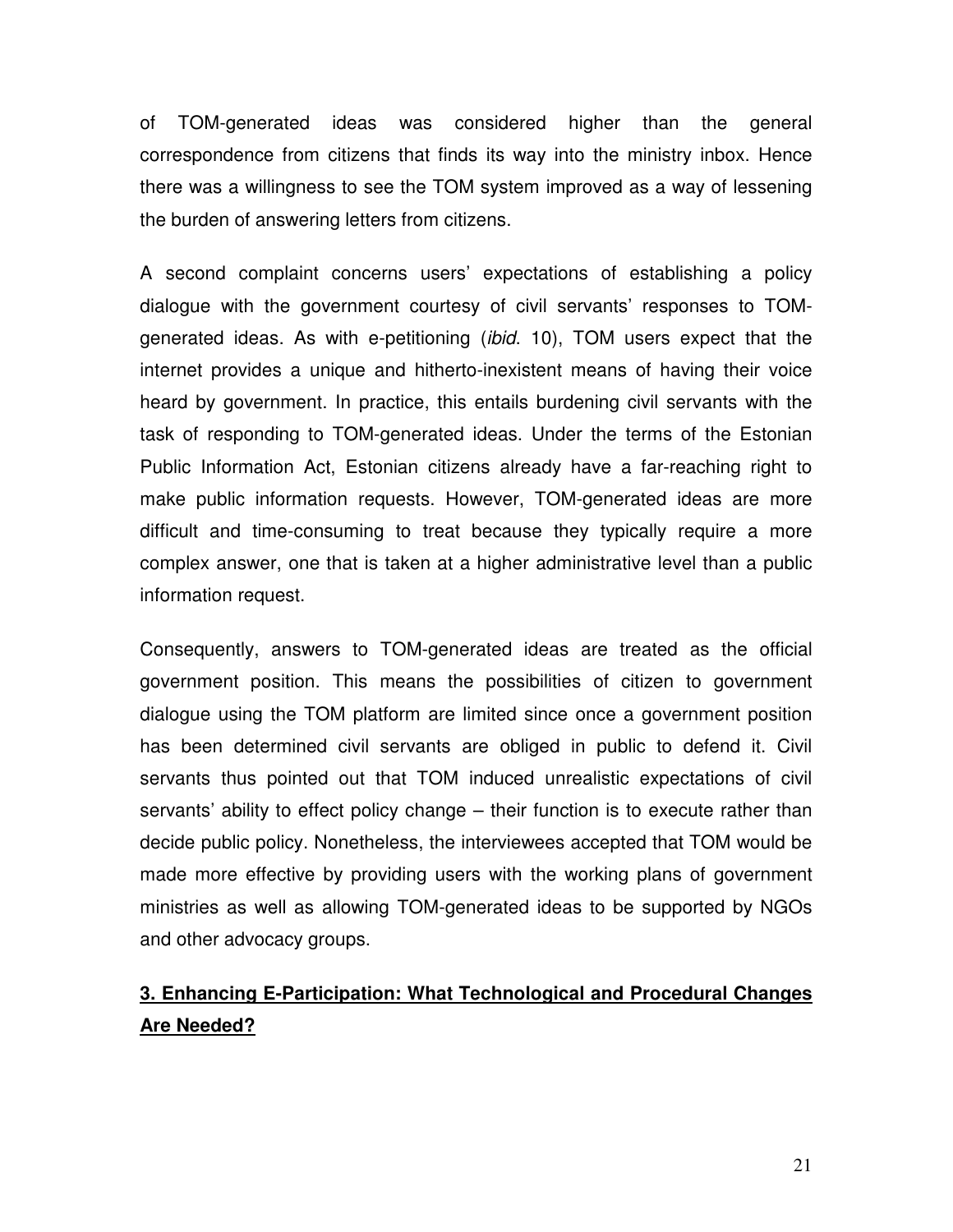The above quantitative and qualitative analysis singled out two overarching problems with the current TOM tool: poor citizen mobilization and the low impact of TOM-generated legislative ideas. Both are symptomatic of TOM's limited ability to influence democratic legislative decision-making in Estonia. All modifications to the TOM platform, therefore, have to target ultimately the issue of unmet expectations about e-participation's ability to engender new forms of citizen to government and government to citizen interaction. In this sense, the problem of TOM is one of the burden of expectations, which is also true of most areas of the nascent e-democracy (Schulman, 2003). The value of this paper's in-depth study of Estonia's e-participation experiment is thus precisely the ability to identify the types of changes necessary to help unleash the potential of this new form of democratic interaction.

The study of the TOM data clearly demonstrated that the advent of the technological possibility of enabling citizens to participate in the legislative process was not by itself a sufficient condition for achieving a transformation in democratic practices. This merely confirms the fact that the simple causal interpretation of ICTs as leading to automatic change in social systems – technological determinism (Hansen, 1921; Heilbroner, 1967) – is erroneous (Preston, 2001), just as functionalism is far from always being the most persuasive explanation of particular institutional arrangements (Pierson, 2000). Rather than constituting a sphere separate from social life, it appears that technology is 'constitutive of social life' (Mackenzie and Wajcman, 1999: 23) and the recommendations for improving TOM take account of this fact.

Instead of representing a democratic *deus ex machina* (cf. Sunstein, 2000), therefore, e-participation needs to be embedded in the social and political landscape of a particular polity if it is to fulfil any of its potential for empowering citizens. This is why, on the basis of the data analysis, we suggest a series of procedural changes, viz how TOM is used by government, so as to address the problem of embedding e-participation into the public sphere. This type of change requires political will in order to be put into practice. Nevertheless, technology is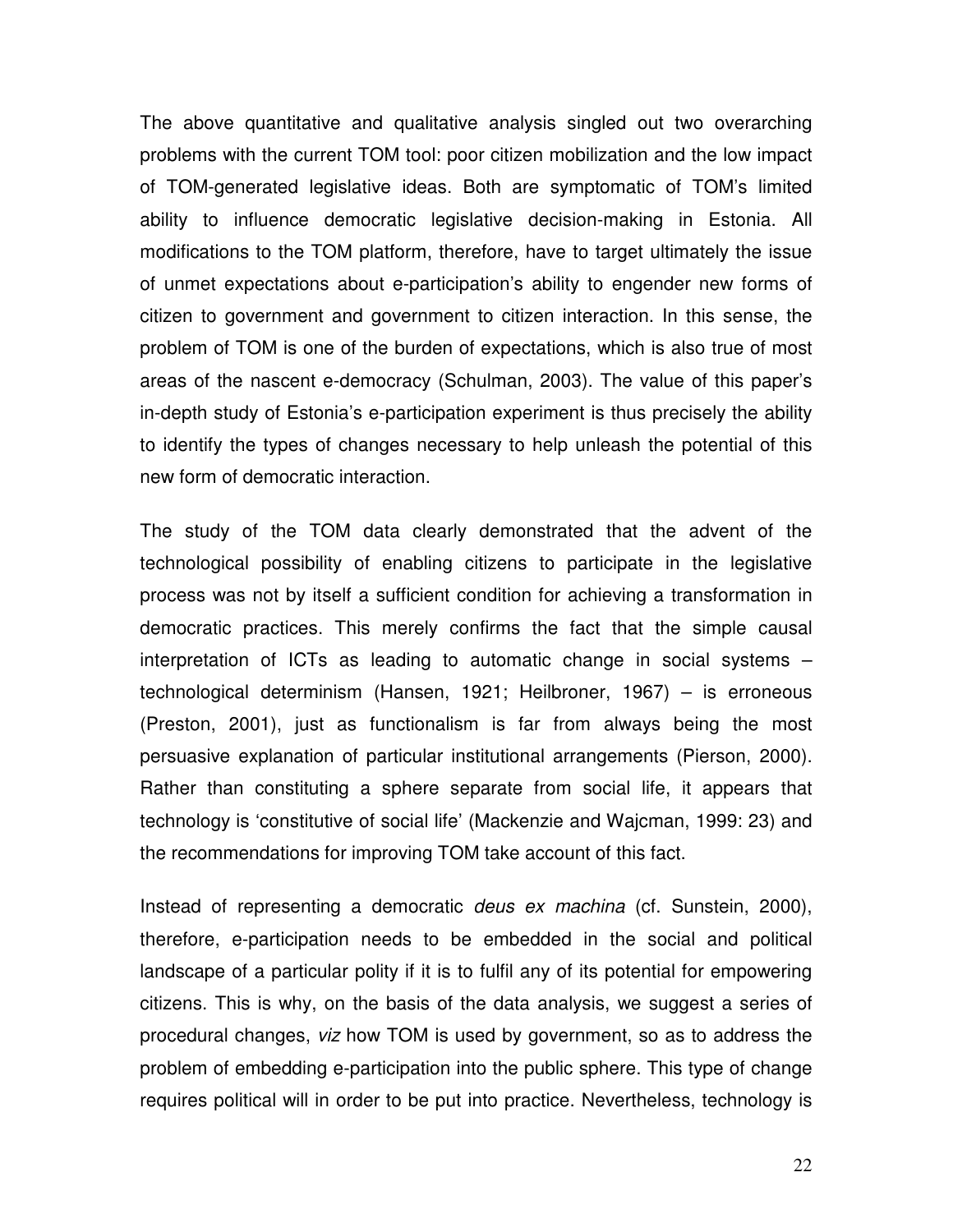by no means neglected, since the analysis also points to the need for certain technological emendations concerning the functionalities<sup>10</sup> the existing TOM platform offers to citizens keen to participate in the legislative process.

### Problems with the Existing TOM Tool: The Causes

The intertwined causes behind poor citizen mobilization and the low impact of TOM in the Estonian public sphere can be summarized as follows:

Poor Mobilization:

- Few users
- Dominance of a few mega-users
- Authors disappointed by the lack of user comments
- No linkage between the authoring, commenting and voting phases
- Little discussion of government responses as no user notification of responses
- No possibility of re-submitting revised ideas

Low Impact:

- Public officials contemptuous of low public participation rate
- Answering is a burden on civil servants
- Ideas do not correspond with ministerial priorities
- Civil servants in charge of responding do not make policy decisions they execute
- TOM-generated ideas are lost once responded to; they drop out of policy debate as civil servants defend official line

### Suggested Technological Changes: Improving TOM's User Functionality

Impact is directly related to the number of TOM users, in particular the number of user votes each idea musters. The current TOM tool only requires a simple

l <sup>10</sup> Thus the analysis does not dwell on software-related issues.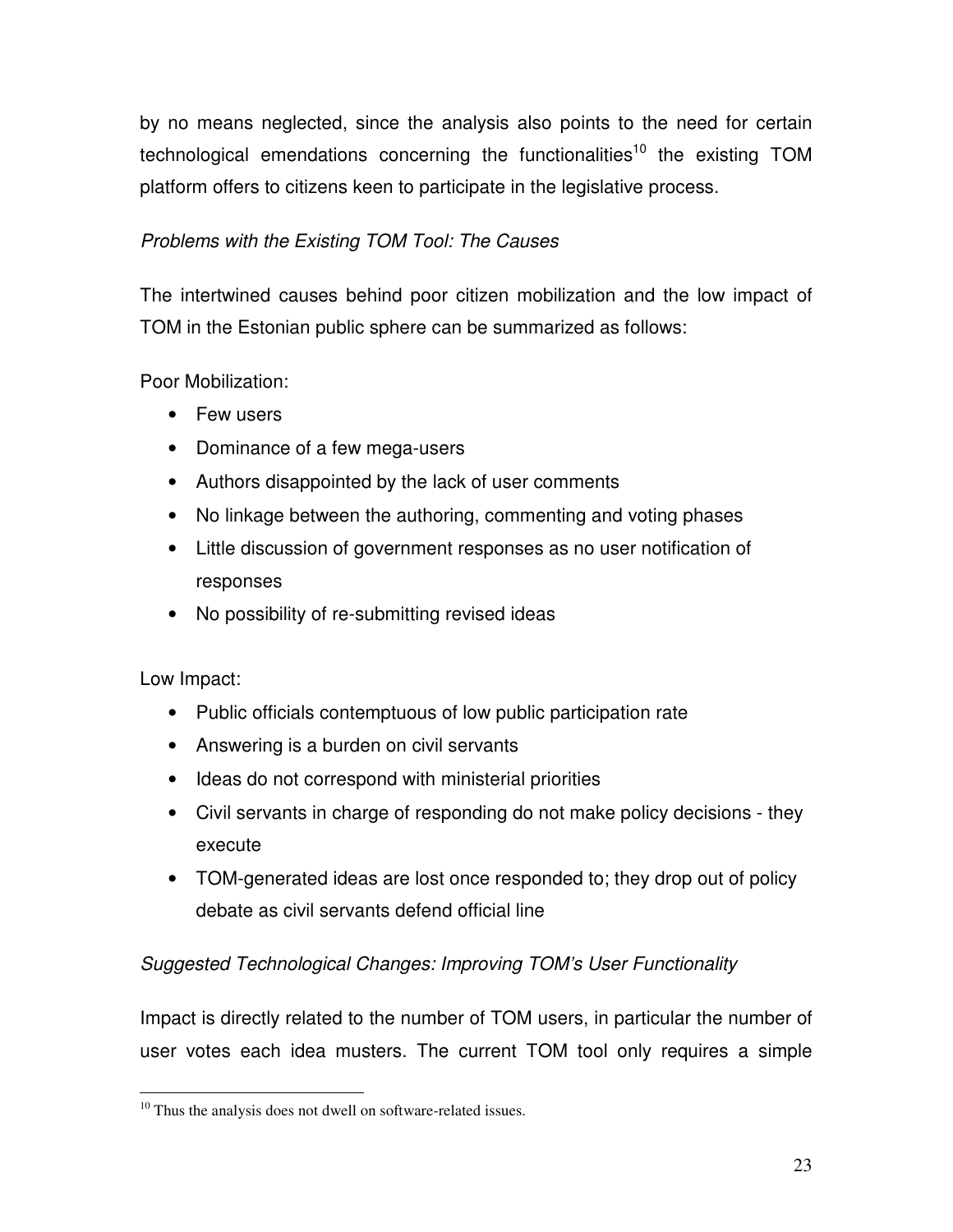majority of votes to allow an idea to pass; there is no quorum. This was interpreted by civil servants as a major weakness because it meant that they had to respond to ideas through a formal, cumbersome process on the basis of a mere handful of votes. To avoid this awkward situation, an adjustable quorum could be introduced to ensure that the ideas presented to the various government ministries have the backing of a more significant number of users. The quorum would be set in proportion to the total number of registered users so that greater citizen mobilization would be reflected directly in the voting process. As a result, the ideas voted in will have the sanction of a greater number of users, thereby increasing the chances that the government and other interested parties will take them seriously. Consequently, ideas voted in by only a small number of users would not burden civil servants, thereby avoiding removing a major source of their frustration with TOM.

The current TOM tool subdivides the practice of e-participation into different phases once an idea is proposed: discussion, revision followed by voting. As shown in the qualitative analysis, TOM users, authors in particular, expressed dissatisfaction with the linkages between these separate phases. Invariably, users explained that there was no way of keeping track of discussion and revision of TOM-generated ideas, which led to frustration and disengagement with the e-participation process. For instance, authors were disinclined to remain engaged in e-participation in the face of the indifference of other users as indicated by a lack of comments. This flaw can be remedied thanks to the introduction of a comprehensive system of categorizing TOM-generated ideas, which would further allow for a search of TOM ideas by tags or categories as well as a notification system for alerting users to new or cognate ideas.

The categorization of legislative ideas is easy to accomplish using a social bookmarking service such as www.del.icio.us, which would assign tags – in essence, keywords – to each idea and relevant comments. The introduction of comprehensive tagging of all legislative ideas and comments on the TOM tool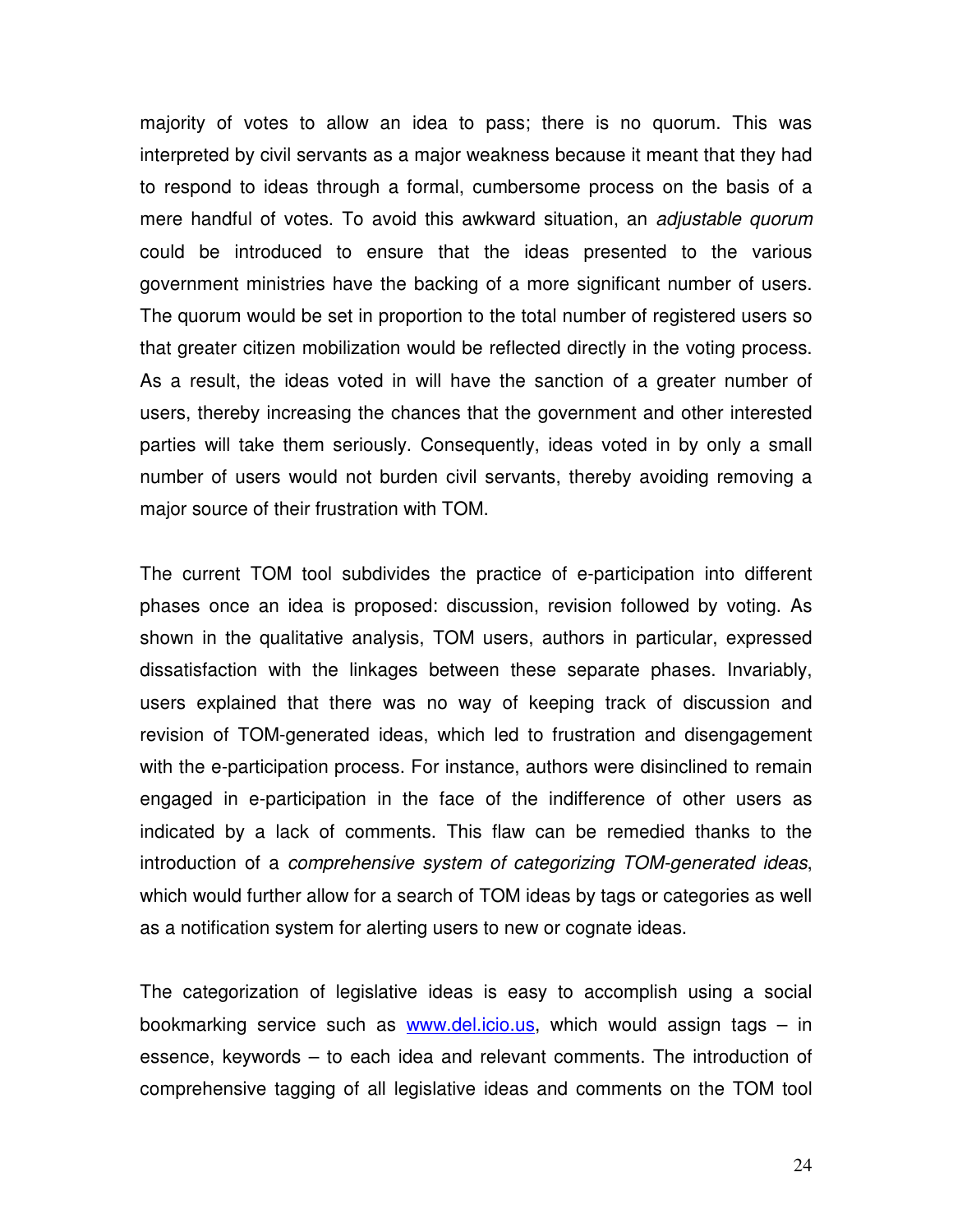would have two immediate benefits. Firstly, it would make it much less likely that an existing proposal would simply be duplicated. Secondly, and more importantly, searchable tags would assist authors when proposing new legislative ideas in cognate areas. A searchable database would enable potential authors to make contact with previous authors and those who have commented on relevant previous ideas, thereby making it easier to mobilize a community of eparticipation users to support a TOM-generated idea. Furthermore, the knowledge that comments will be stored for future use should also act as a disincentive for users to post ad hominem messages (replying to an argument or factual claim by attacking or appealing to the person making the argument or claim, rather than by addressing the substance of the argument or producing evidence against the claim).

Tagging needs to be complemented by the *introduction of a system of email* notification or RSS feed (Really Simple Syndication, an automatic system for alerting subscribers of updated website content without them having to visit the actual website) automatically informing users of new ideas in certain policy areas. In addition, this system could alert authors to comments on their ideas. Likewise, the RSS feed function would also notify commentators if an author amended her legislative proposal. TOM users' suggestion of introducing a "send to a friend" function also represents an optimal solution for increasing awareness of the e-participation platform as well as a way to generate more user discussion.

Authors were particularly disappointed with the lack of information regarding the progress of their TOM idea once successfully voted upon and sent to a government ministry. A remedy for this would be the creation of an automatic system (by email notification or RSS) whereby authors and other users can track the progress of a voted-in idea in the stages leading up to the official government response. This would not only enhance the transparency of the e-participation process, thereby showing that the government takes the fruits of e-participation seriously. It would also enable the user community to mobilize in the crucial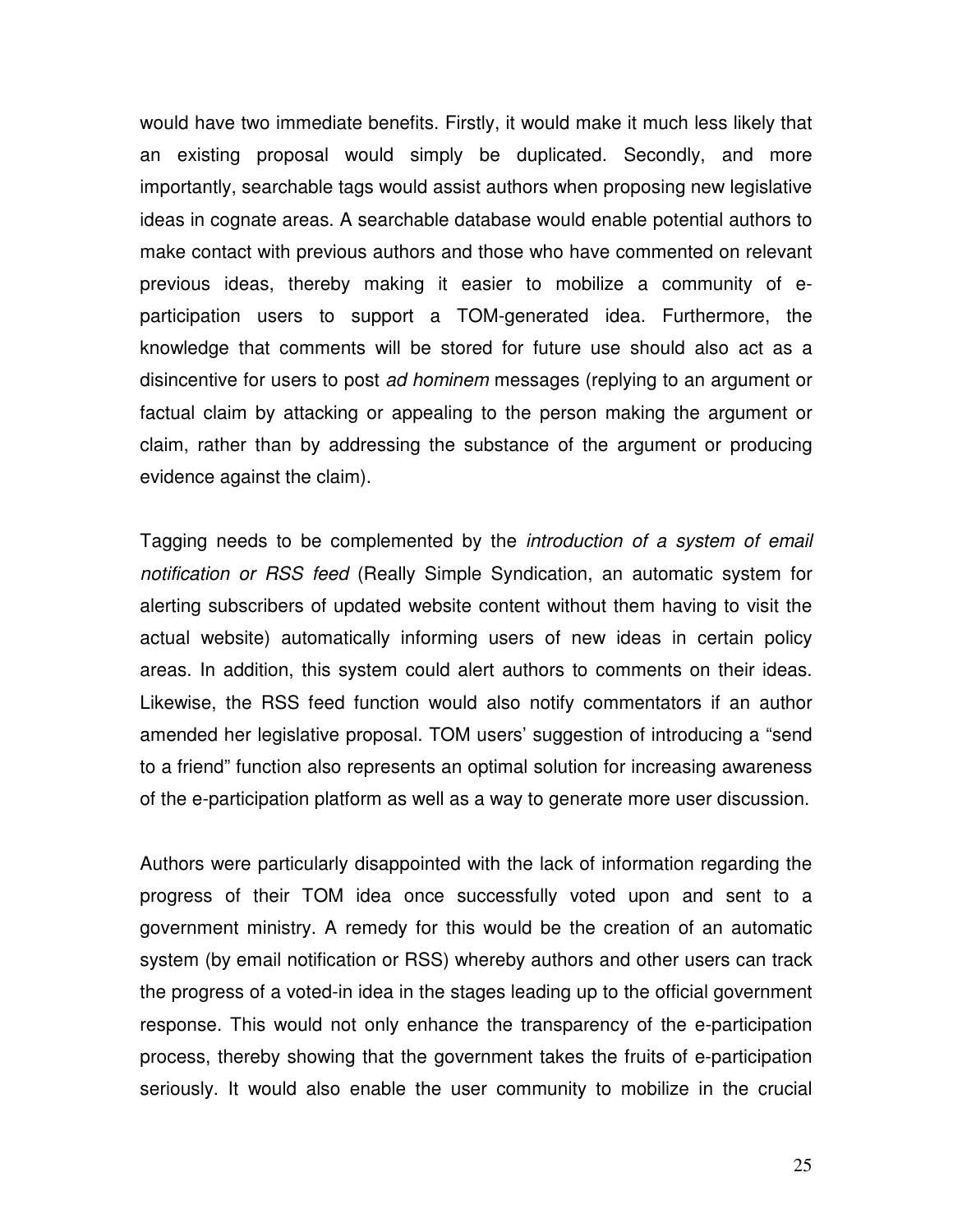period of government decision-making by allowing users to know the timing of government decisions and thus organize their mobilization accordingly. Indeed, this notification system should also encompass the eventual government response as the interviews with authors indicated that they were particularly dissatisfied by the failure of the existing tool to signal a government response to their idea. Government responses could then also be tagged and added to the searchable TOM database so as to help authors of new ideas to discover previous government responses to ideas similar to theirs. Furthermore, government responses would make an ideal subject for comments, thereby increasing citizen to citizen interaction within the user community, potentially acting as a means for generating improved ideas.

Finally, the existing TOM tool does not allow for the resubmission of rejected ideas – a flaw TOM users, according to the analysis above, want to see rectified. Thus a system for revising and resubmitting ideas would represent a significant improvement of the e-participation tool. Depending on the type of response a TOM-generated idea received from the government, the resubmission facility should allow users to amend the legislative proposal accordingly. It seems only appropriate, however, that a newly-amended proposal for resubmission should also be subject to a new vote by the community of users. Resubmission could thus potentially serve to reflect the intensity of citizens' preferences, adding to the pressure on government for a positive response, especially if the idea was supported by third parties such as NGOs or political actors.

# Suggested Procedural Changes: Changing the Way Government Uses E-**Participation**

Perhaps the Estonian government's biggest shortcoming in its use of eparticipation is its failure to publicize the TOM platform. However, this shortcoming seems endemic in e-participation initiatives. A United Nations study of this nascent field of e-democracy recently concluded that 'one of the main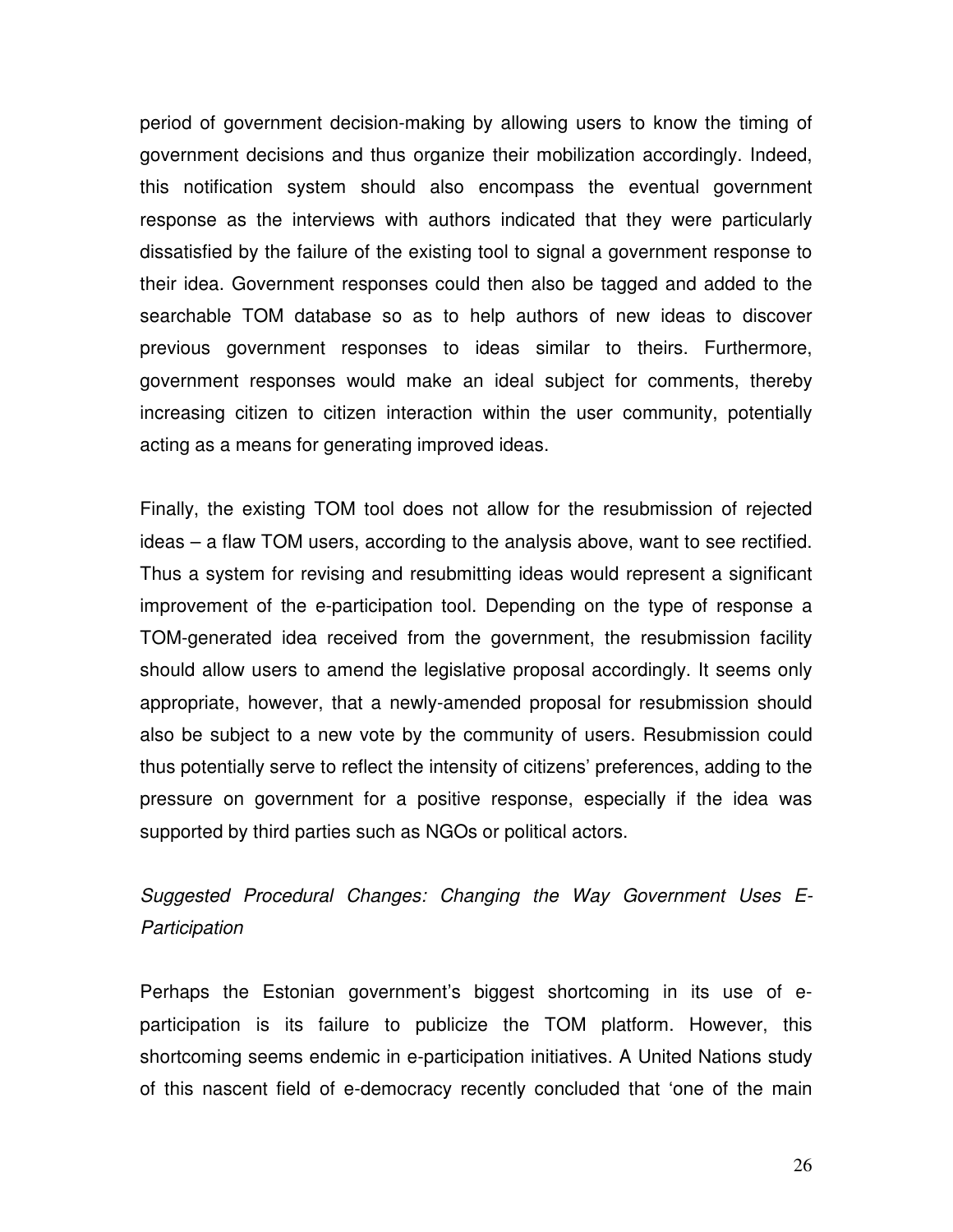reasons for lack of interest in e-participation stems from the fact that public authorities do not take the trouble to market the initiative or explain the use and advantage of e-participation efforts' (UN, 2007: 123). Figure 1 showed that the launch year, when TOM legislative proposals were carried by Estonia's most popular webportal, saw the most TOM-generated ideas. If the government is serious, therefore, about realizing the full potential of e-participation, it *must take* positive steps towards better advertising the existence of the TOM platform. These steps can vary across different media yet are nevertheless simple to put into effect. For instance, internet portals and online newspapers can be mandated to incorporate permanent links to TID+ in their current affairs coverage. Likewise, traditional print media (newspapers and periodicals) as well as TV and radio coverage, especially public broadcasting, could mention the TOM website, even if only in a byline, as a forum for further public debate or for demanding government action. By itself, the existence of an e-participation platform counts for little unless it is actively promoted as a means to pass new legislation.

Advertising alone is no nostrum for ensuring the success of e-participation. If TOM is to have a greater impact, it seems that the ideas it generates ought not to be circulated solely to government ministries. Citizen to government communication has to be understood more broadly, in terms of a public sphere (Habermas, 1989) in which citizens participate and to which government is responsive. Hence TOM-generated ideas can contribute to public debate within the public sphere if these legislative proposals are also communicated directly to decision-making actors such as parliamentary committees or even partisan or advocacy organizations such as political parties and NGOs. In fact, civil servants interviewed for this research approved the notion of allowing interest groups to express their support for TOM-generated ideas during the phase of government consideration. In this way, e-participation can have a greater impact on political decision-making instead of being left in the hands of unelected public officials whose mission is to execute rather than decide public policy.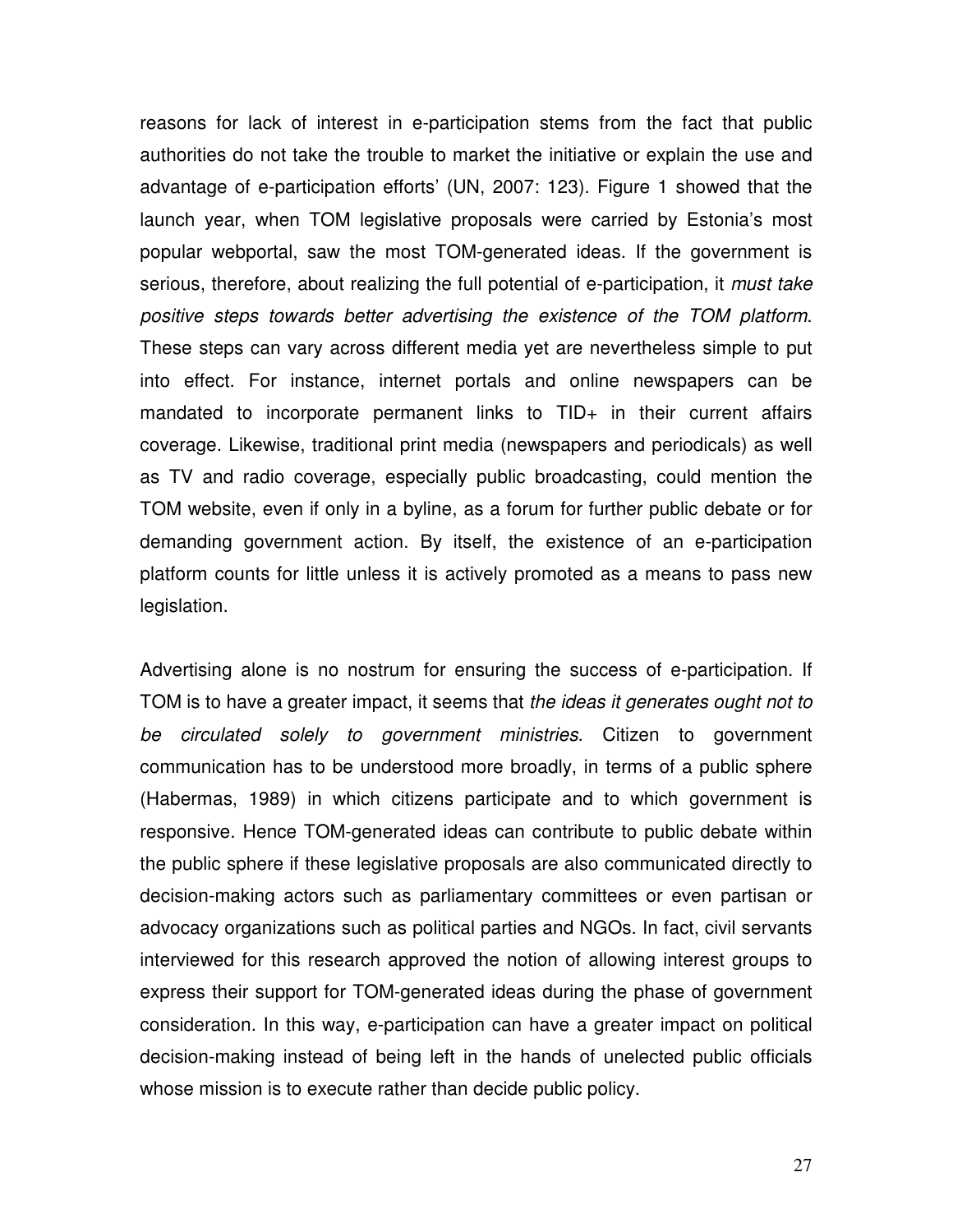One of the complaints common to both the authors of TOM ideas and civil servants was the fact that TOM-generated ideas did not match ministerial priorities. Consequently, even ideas that did not require high-level decisionmaking did not meet with a positive response. To overcome this problem, government needs to provide citizens using the e-participation tool with *detailed* information on the current policy priorities of each government ministry. This would enable potential authors of legislative proposals to tailor their suggestions to current priorities, thereby increasing the chances that ideas generated via eparticipation will meet with a positive answer.

The final suggestion aimed at changing the way government uses e-participation concerns the relationship between e-participation and future statute amendments. If the possible impact of e-participation on the legislative process is to be maximized, it seems fruitless to simply lose track of rejected legislative proposals. Thus rejected ideas should be kept on file in the relevant ministries, especially those rejected for their lack of congruence with current government priorities. In this way, subsequent statute amendment or policy priorities that might correspond with or relate better to earlier TOM-generated ideas will not be lost and might well benefit from the input of earlier e-participation debates. Moreover, this promise to safeguard and potentially re-examine the usefulness of TOM-generated ideas will also demonstrate the government's willingness to incorporate citizen input into the legislative process, which as the interviews showed, is a key element of citizens' expectations about e-participation. If this expectation is not met, trust in e-participation as a cornerstone of reforming the democratic process in the twenty-first century is likely to be undermined.

#### **Conclusions: The Importance of Being Earnest About E-Participation**

E-participation gives citizens an unprecedented ability to use their "voice" (Hirschman, 1970) in the democratic process. This study has demonstrated,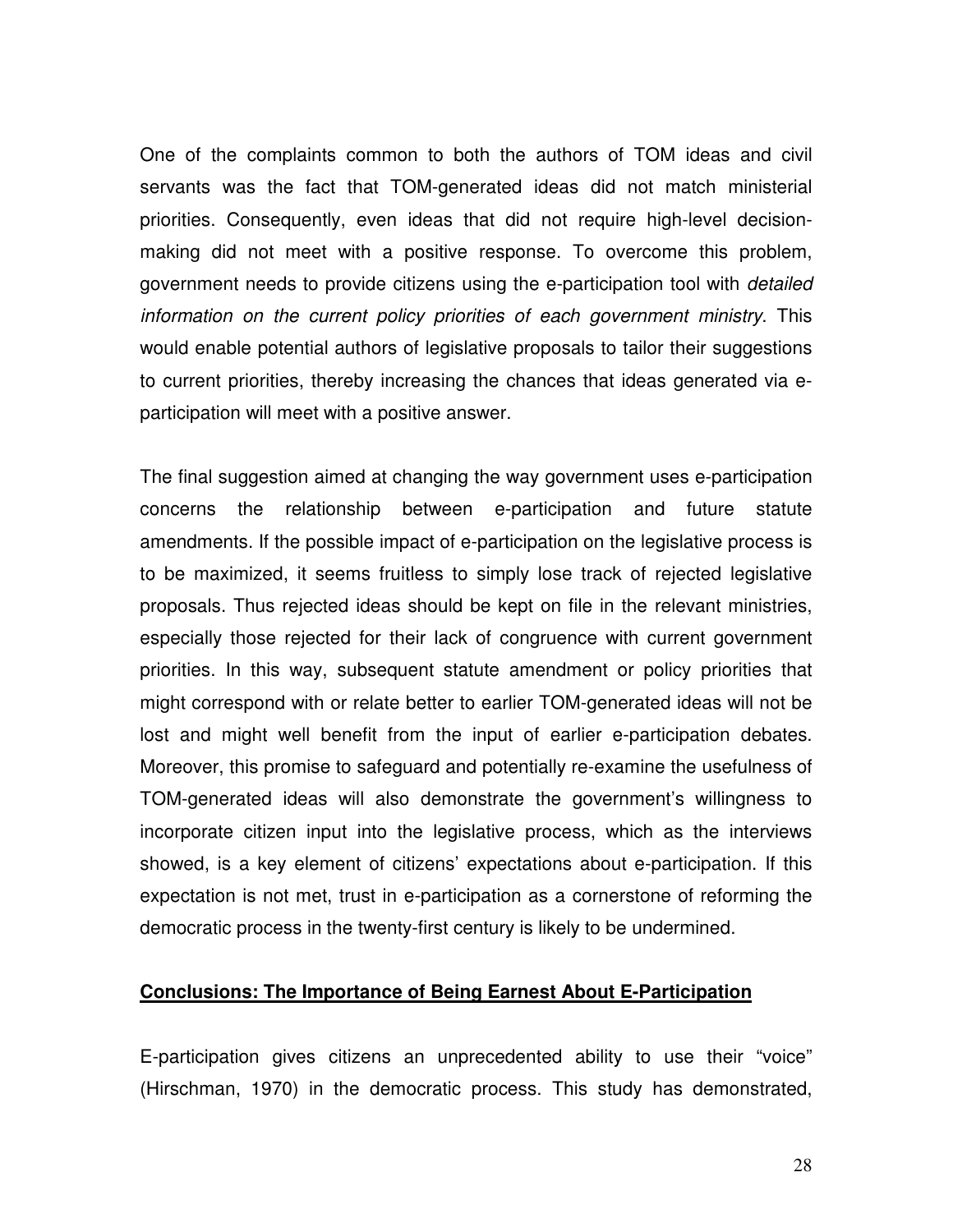using data from the Estonian TOM initiative, citizens' trust in the e-participation process. However, the analysis also revealed the extent to which citizens were frustrated by the inability of TOM to meet their expectations about having their voice heard – only one percent of TOM-generated ideas were implemented. This finding only confirms the fact that 'the use of ICT alone cannot accelerate the democratic process because the process itself has to be thought through so that the use of ICT is designed to promote and nurture it' (UN, 2007: 121).

Hence the greatest challenge to e-participation is the threat of unmet expectations. When conceptualized according to Hirschman's model of the interrelation between exit, voice and loyalty, it appears that the addition of a new outlet for voice, in the form of e-participation, is no instant remedy for the problem of public distrust of political institutions. Voice only succeeds in promoting loyalty if the use of voice leads to reform; when voice becomes futile, the result is exit, in the sense of disengagement (Hirschman, 1970). From this perspective, governments seeking to implement e-participation appear not to have the option of doing so half-heartedly. Citizens' willingness to trust the e-participation process can only be sustained if the system has notable effects on the legislative decision-making process.

To a certain extent, as argued in section three, being earnest about eparticipation is a product of offering the appropriate functionalities to users. As the Estonian case shows, the lack of certain functionalities hampered both the ability to create inter-citizen debate within the e-participation community and the ease with which citizens could be mobilized to join the community. Yet the evidence also points to the crucial importance of political will in fulfilling the potential of e-participation. The irony is, as revealed by the TOM case, that this novel mechanism for bottom-up political participation cannot rely solely on bottom-up citizen engagement in order to be effective. Rather, top-down coordination by government is required to place e-participation at the heart of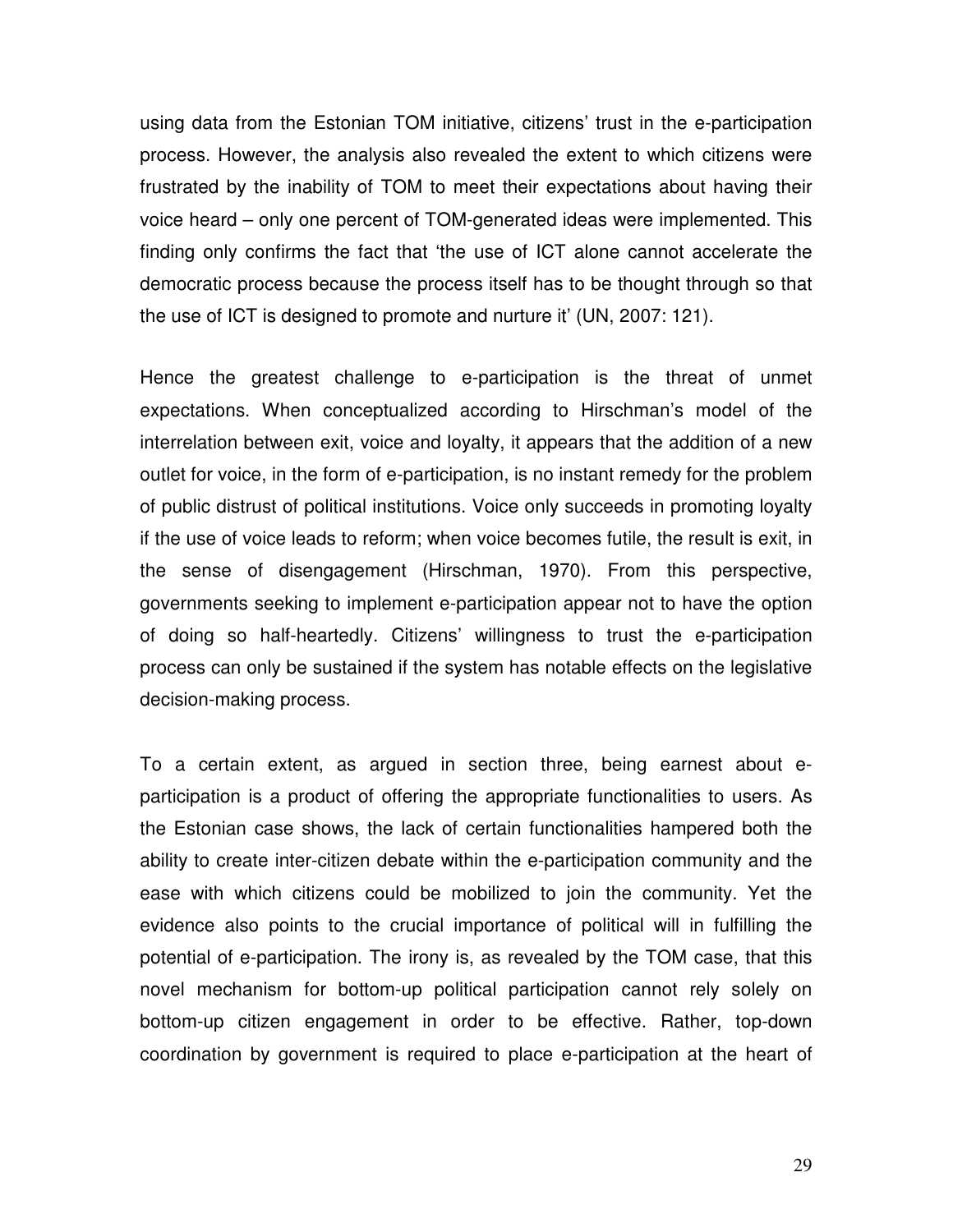public debate. Only in this way can e-participation begin to meet the expectations it has already engendered.

BIBLIOGRAPHY

- Avdic, Anders, Karin Hedström, Jeremy Rose and Åke Grönlund (eds) Understanding eParticipation: Contemporary PhD eParticipation Research in Europe. Örebro: Örebro University Press.
- Breuer, Fabian and Alexander H. Trechsel (2006) Report for the Council of Europe: E-Voting in the 2005 Local Elections in Estonia. Strasbourg: Council of Europe Publishing.
- Bowler, Shaun, Todd Donovan and Jeffrey Karp (2007) 'Enraged or Engaged? Preferences for Direct Citizenship Participation in Affluent Democracies', Political Research Quarterly, 60 (3): 351-62.
- Cain, Bruce, Susan Scarrow and Russell Dalton (2003) Democracy Transformed? Expanding Political Opportunities in Advanced Industrial Democracies. Oxford: OUP.
- Carman, Christopher (2007) 'Modelling Petitioner Engagement with the Scottish Parliament's Petitions System: Procedural Fairness and Participatory Democracy'. Paper presented at the 2007 meeting of the Elections, Public Opinion and Parties study group of the Political Studies Association, Bristol, United Kingdom.

Dalton, Russell (2004) Democratic Challenges, Democratic Choices. Oxford: OUP.

- Habermas, Jürgen (1989) The Structural Transformation of the Public Sphere: An Inquiry into a Category of Bourgeois Society. Cambridge: Polity.
- Hansen, Alvin H. (1921) 'The Technological Interpretation of History', The Quarterly Journal of Economics, vol. 36 (1): 72-83.
- Heilbroner, Robert (1967) 'Do Machines Make History?', Technology and Culture, July: 335-45
- Hirschman, Albert O. (1970) Exit, Voice and Loyalty: Responses to Decline in Firms, Organizations and States. Cambridge, MA: Harvard University Press.

MacKenzie, Donald and Judy Wajcman (eds) (1999) The Social Shaping of Technology. Milton Keynes: Open University Press.

- OECD (2001) Citizens as Partners: OECD Handbook on Information, Consultation and Public Participation in Decision-Making. Paris: OECD Publishing.
- Pierson, Paul (2000) 'The Limits of Design: Explaining Institutional Origins and Change', Governance, vol. 13 (4): 475-99.
- Preston, Paschal (2001) Reshaping Communications: Technology, Information and Social Change. London: Sage.
- Rose, Jeremy, Åke Grönlund and Kim Vibourg Andersen (2007) 'Introduction', in Anders Avdic, Karin Hedström, Jeremy Rose and Åke Grönlund (eds),